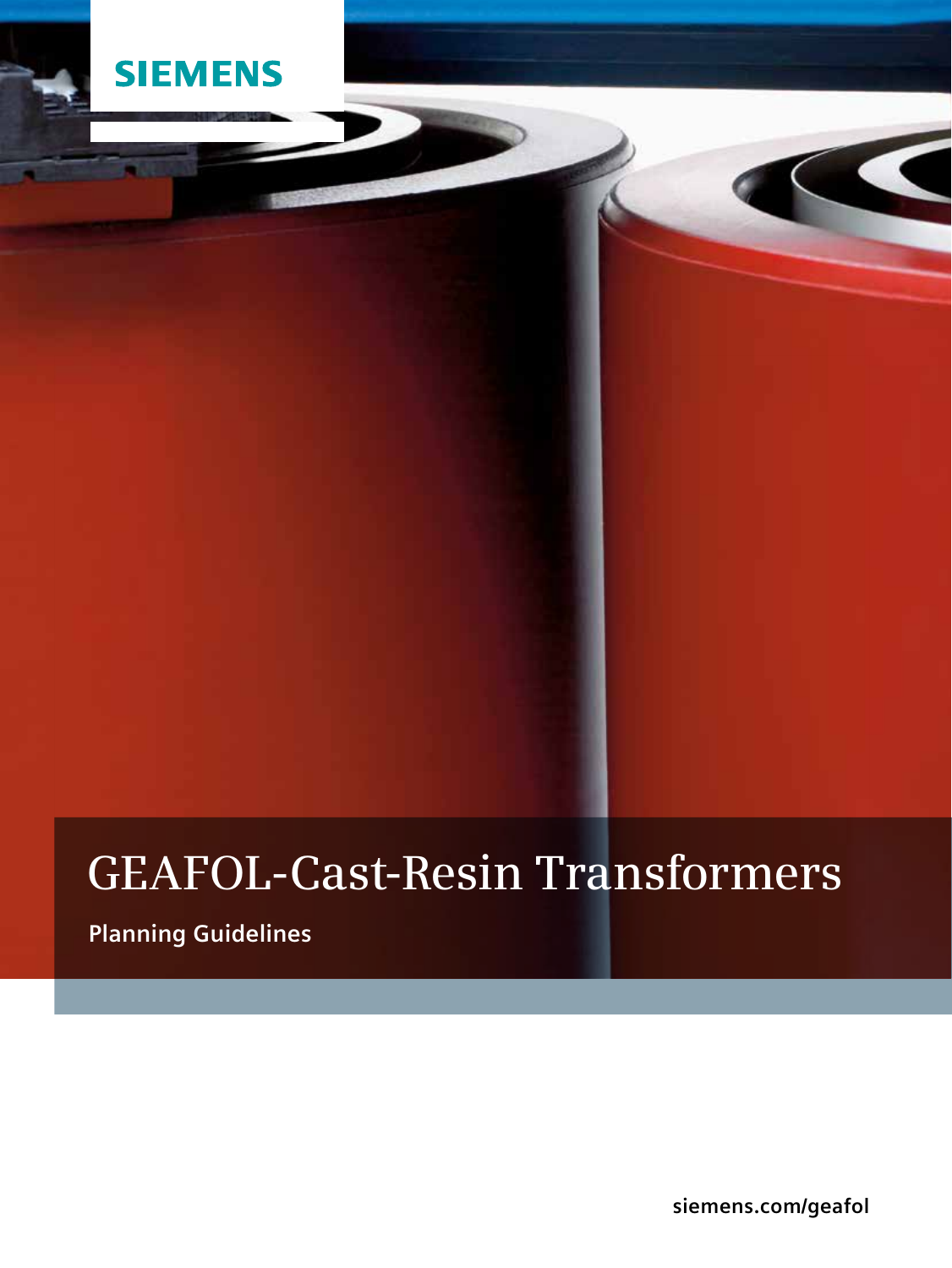

# **Contents**

# **GEAFOL – for the highest requirements on location** 4

| <b>Basic data for planning</b>                       | 5 |
|------------------------------------------------------|---|
| <b>Technical preconditions</b>                       | 5 |
| Standards and specifications                         | 5 |
| Dimensions and weight                                | 5 |
| Installation requirements                            | 6 |
| Measures for fire protection according to            |   |
| DIN EN 61936-1                                       | 6 |
| Classification according to the Ecodesign Directive  |   |
| 2009/125/EC                                          | 7 |
| Temperature of the cooling air                       | 8 |
| Special installation conditions                      | 8 |
| Minimum clearances                                   | 8 |
| Protection against accidental contact                | 8 |
| <b>Connection system</b>                             | 9 |
| Connection of the high-voltage side                  | 9 |
| Connection of the HV side using plug-type connectors | 9 |
| High-voltage tappings                                | 9 |
| Connection of the low-voltage side                   | 9 |
| Connection of earthing and short-circuiting devices  | 9 |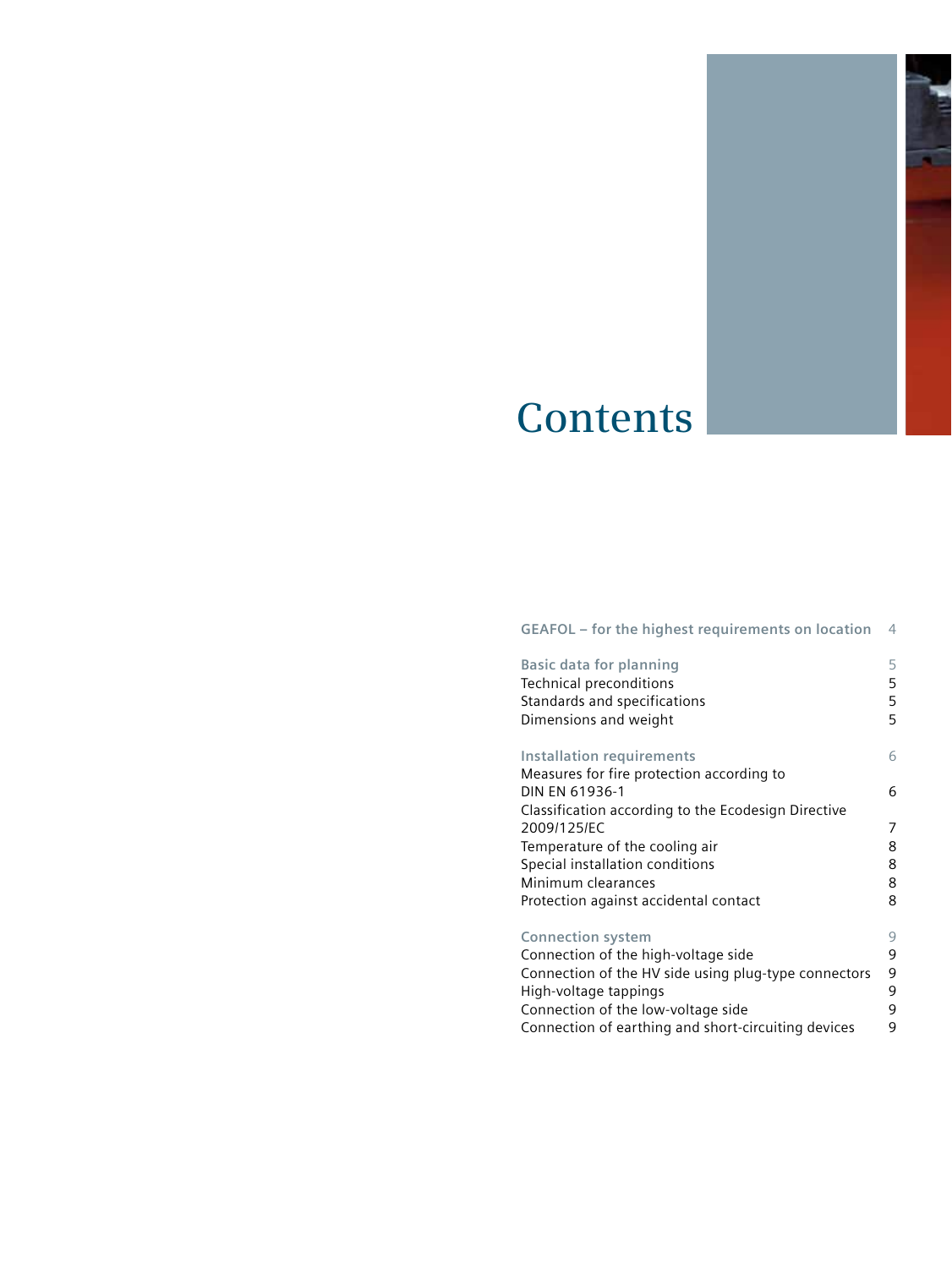

| <b>Temperature Monitoring</b>                            | 10 |
|----------------------------------------------------------|----|
| Temperature monitoring with PTC thermistor               | 10 |
| <b>Transformer: Additional air cooling</b>               |    |
| for improved performance                                 | 11 |
| Fan characteristics                                      | 11 |
| Efficiency of additional forced-air cooling              | 11 |
| <b>Ventilation of the Transformer Room</b>               | 12 |
| Assumptions                                              | 12 |
| Calculation the heat losses in the room                  | 12 |
| Calculation the heat dissipation                         | 12 |
| $Q_{v1}$ : Heat dissipation by natural air circulation   | 12 |
| $Qv2$ : Heat dissipation through the walls and ceiling   | 13 |
| $Qv3$ : Heat dissipation by forced-air circulation       | 14 |
| Air ducting                                              | 14 |
| Room ventilation fans                                    | 14 |
| Criteria for choice of room ventilation fans             | 14 |
| Rating of the room ventilation fan                       | 14 |
| p <sub>R</sub> : Pressure difference due to flow         | 15 |
| p <sub>B</sub> : Pressure difference due to acceleration | 15 |
| Worked examples                                          | 16 |
| 1. Pressure loss due to pipe friction                    | 16 |
| 2. Pressure loss due to single components                | 16 |
| Total pressure difference caused by air flow             | 17 |
| Result: Total pressure difference of the fan             | 17 |

| $\overline{0}$ | <b>Noise Level</b>                                    | 18 |
|----------------|-------------------------------------------------------|----|
| 0              | The sound sensitivity of the ear                      |    |
|                | Approximation of the ear characteristics using        | 18 |
|                | instrumentation                                       | 19 |
| $\vert$ 1      | Propagation of noise                                  | 19 |
| $\vert$ 1      | Sound power level                                     | 19 |
| $\vert$ 1      | Dependency of the sound pressure on the distance      | 19 |
|                | Measures for noise reduction: Air-borne noise         | 20 |
| 2              | Structure-borne noise                                 | 21 |
| 2              | Insulation against structure-borne noise:             |    |
| 2              | Dimensioning                                          | 21 |
| 2              | Insulation against structure-borne noise:             |    |
| 2              | Worked example                                        | 21 |
| 13             | Noise level in the room next to the transformer room: |    |
| 14             | Worked example                                        | 22 |
| 14             |                                                       |    |
| 14             | <b>EMC of distribution transformers</b>               | 23 |
| 4              |                                                       |    |
| $\overline{4}$ | <b>CE</b> label                                       | 23 |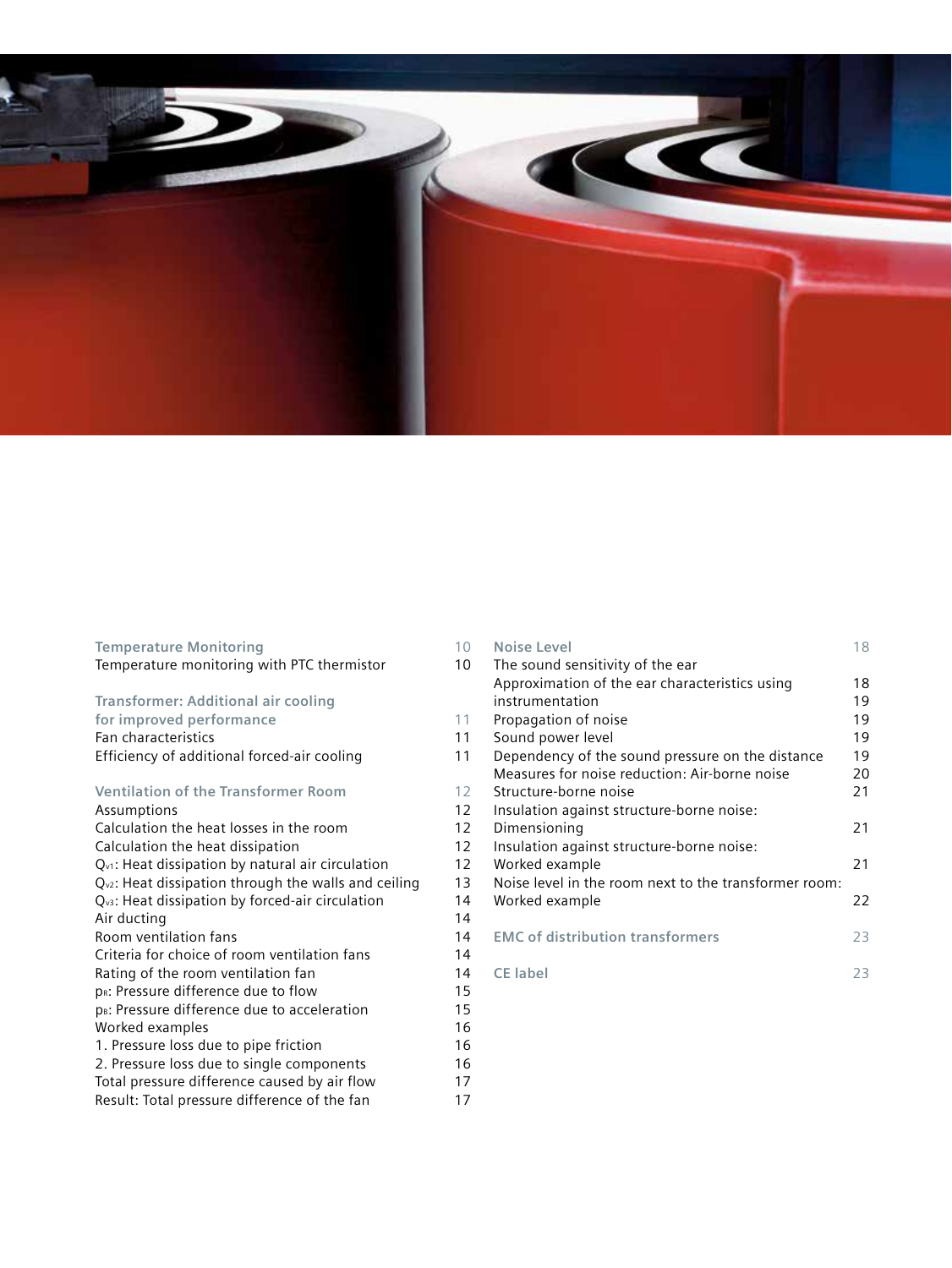

# **GEAFOL – for the Most Stringent Local Conditions**

**Easy to Integrate Anywhere** 

GEAFOL® cast-resin dry-type transformers are the ideal solution wherever high load densities necessitate provision of power sources close to the load. They give designers the necessary freedom of action, since they facilitate the economic implementation of network concepts, because without the need for special rooms and precautions. These are aspects which predestinate these distribution

Your benefit: GEAFOL cast-resin dry-type transformers can be easily integrated anywhere – directly at the site, regardless of whether a commercial or residential building is involved, or an industrial plant, or public transport services.

Requirements stipulated in regulations such as those for fire protection or water conservation can be easily satisfied using GEAFOL cast-resin dry-type transformers. The design employed is not only flame-retardant and self-extinguishing, humidity- and tropic-proof, but is also low-noise. And because a whole range of possibilities are available, matching to the plant is facilitated and planning

These planning guidelines give important tips on how to get the best results using GEAFOL transformers in your plant.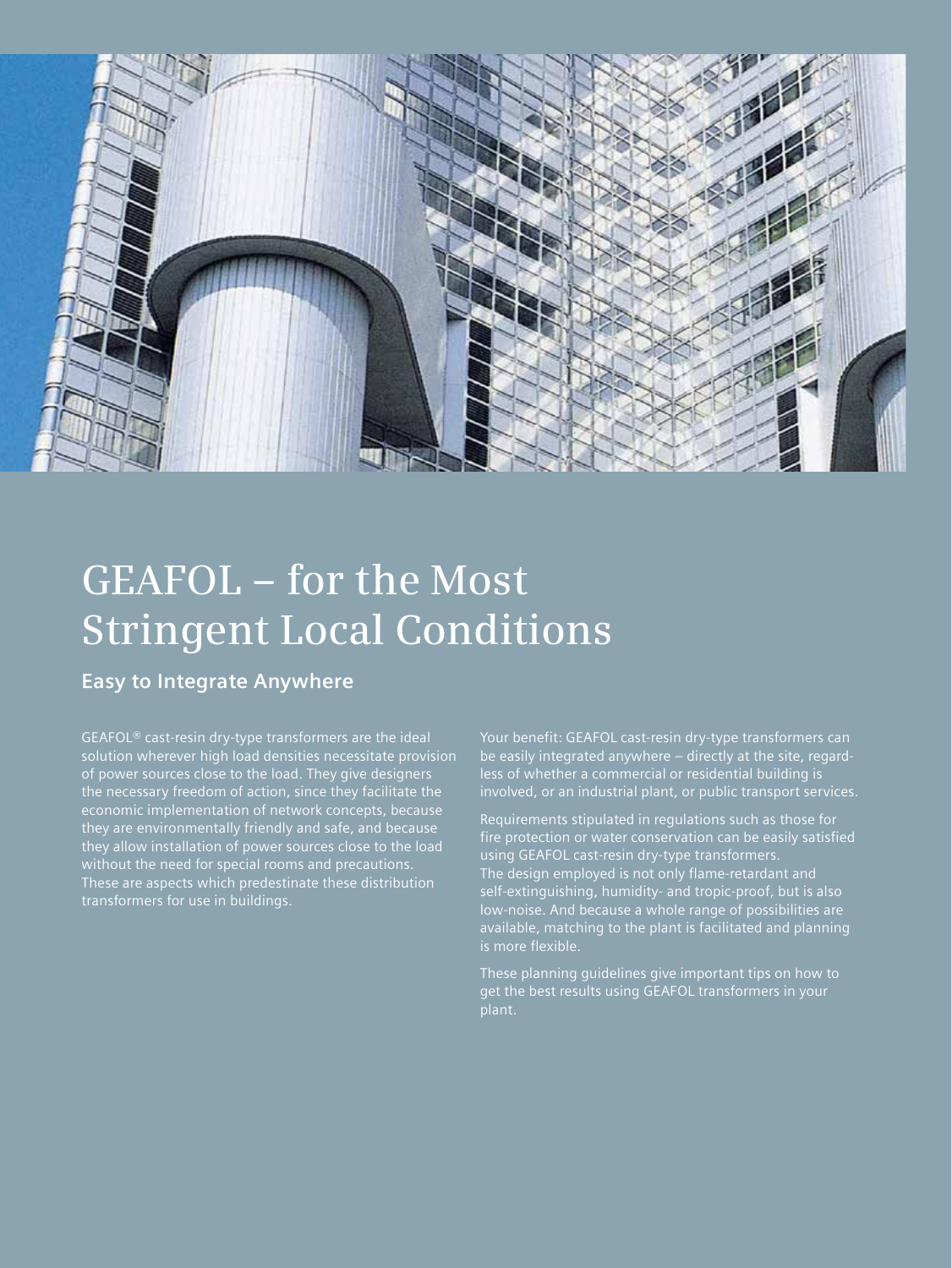# **Basic Data for Planning**

**The basic data for planning your GEAFOL installation are given below** 

### **Technical preconditions**

All the technical data apply to GEAFOL cast-resin dry-type transformers with the following features:

- $\blacksquare$  Installation in enclosed electrical operating area in accordance with IEC61936-1 (DIN EN 61936)
- Power rating  $100 3,150$  kVA
- Voltages of up to  $U_m = 36$  kV

The data also generally apply to

- $\blacksquare$  transformers of over 3,150 kVA
- $\blacksquare$  liquid-immersed transformers in terms of "water conservation and fire protection measures and measures for preservation of functional integrity" in addition to those for "Ventilation" and "Noise"

## **Standards and specifications**

Our GEAFOL transformers meet the requirements of all relevant national, European and international standards (order-related).

### **Standards**

- IEC 60076-11
- **DIN VDE 0532**
- EN 50541-1 dry-type transformers 50 Hz, 100 – 3,150 kVA, Um ≤ 36 kV
- **EN 50588-1 medium voltage transformators** 50 Hz, Um ≤ 36 kV
- $\blacksquare$  Installation within the EU: Ecodesign Directive 2009/125/EC has to be considered.
- $\blacksquare$  Installation within the USA: DOE rule 10 CFR Part 431 has to be considered.
- GOST

The following requirements must be taken into account for installation and operation of plants:

- $\blacksquare$  DIN VDE 0100 for the erection of power installations with rated voltages up to 1 kV
- $\blacksquare$  IEC61936-1 (DIN EN 61936) for the erection of power installations with rated voltages above 1 kV
- $\blacksquare$  DIN VDE 0105 for the operation of electrical power installations
- $\blacksquare$  DIN VDE 0141 for the earthing of power installations with rated voltages above 1 kV

Additional planning and design notes are contained in:

- VDI 2078 for the calculation of the cooling load in air-conditioned rooms
- AGI J 12 structural design: Rooms for indoor switchgear up to 36 kV; Worksheet of the Project Group for Industrial Buildings (AGI)

#### **Dimensions and weights**

All data regarding dimensions and weights relevant to planning are to be found in the latest edition of our catalog "GEAFOL cast-resin dry-type transformers" (Order No. E50001-G640-K230-X-4A00) and in the catalogue "GEAFOL Basic cast-resin dry-type transformers" (Order No. EMTR-B10005-00-4A00).

The quotation and/or the contractual documents are binding as regards the actual design of the transformers.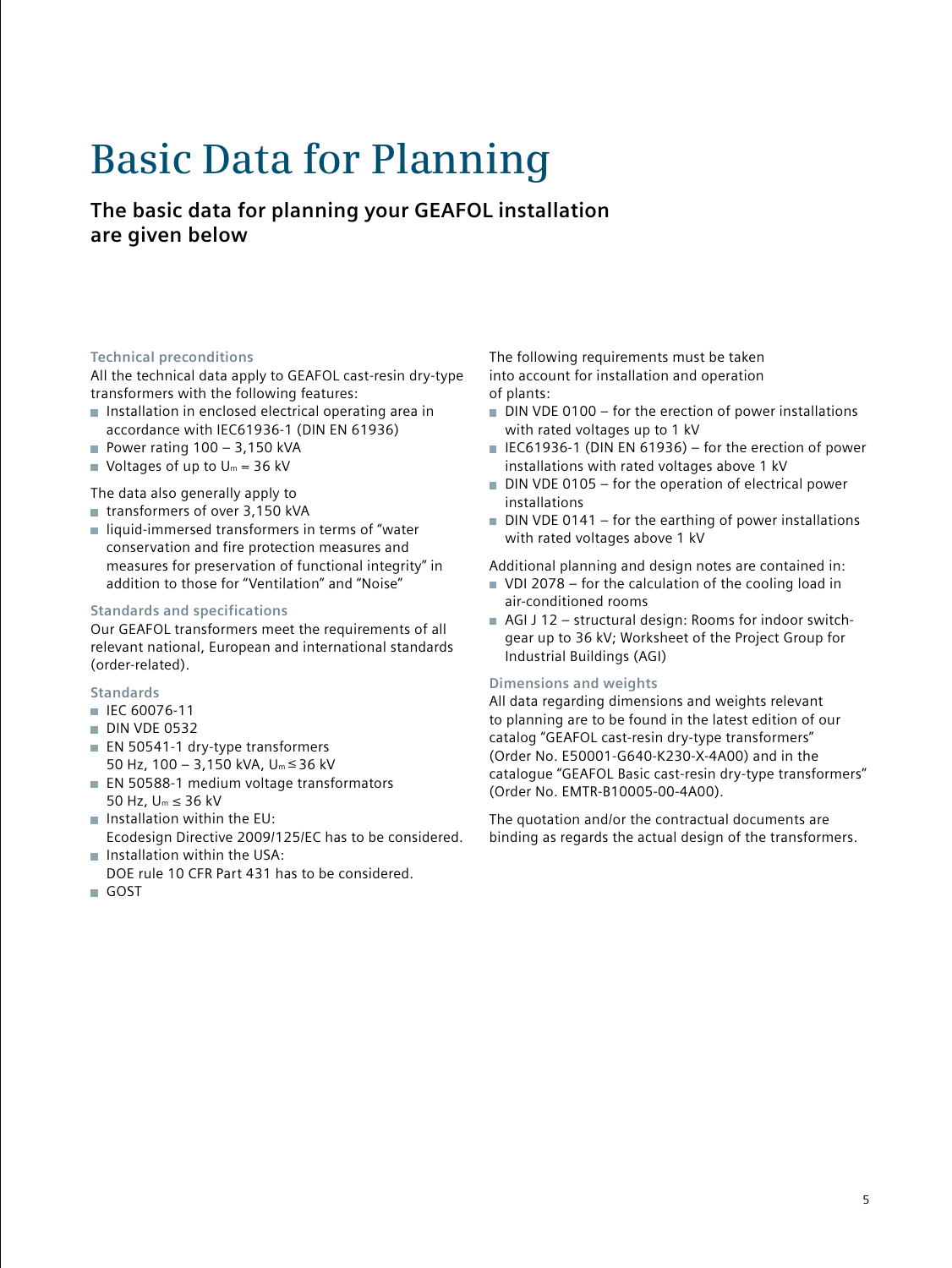# **Installation Requirements**

GEAFOL transformers present the lowest requirements for the point of installation. These are determined by the regulations concerning fire protection and protection from leakage losses according to IEC 61936-1 (DIN EN 61936-1). The requirements of these regulations (from 2011) are compared below for transformers of different design.



#### **Measures for fire protection according to DIN EN 61936-1 (VDE 0101-1), simplified overview**

| <b>Type of transformer</b>                          | Class                                        | Safety measures in indoor<br>installations on closed electrical<br>operating sites           |                                                                               | <b>Outdoor installations</b>                                     |
|-----------------------------------------------------|----------------------------------------------|----------------------------------------------------------------------------------------------|-------------------------------------------------------------------------------|------------------------------------------------------------------|
|                                                     | Liquid<br>volume                             |                                                                                              |                                                                               |                                                                  |
| Liquid-filled<br>transformers (O)                   | ≤ 1,000 l                                    | Walls EI60 resp. REI60                                                                       |                                                                               |                                                                  |
|                                                     | > 1.0001                                     | Walls EI90 resp. REI90 or<br>EI60 resp. REI60 plus automatic<br>fire-extinguishing appliance |                                                                               |                                                                  |
| Fire-resistant<br>liquid-filled<br>transformers (K) | Rated power/<br>maximum<br>operating voltage |                                                                                              | Doors have to feature<br>a fire-resistance<br>duration of at least<br>60 min. | Sufficient distances<br>and/or fire-resistant<br>partition walls |
| Without increased<br>protection                     | Without<br>limitation                        | Walls EI60 resp. REI60 or automatic<br>fire-extinguishing appliance                          | For doors leading<br>outside, it is sufficient                                |                                                                  |
| With increased<br>protection                        | $<$ 10 MVA and<br>$U_m \leq 38$ kV           | Walls EI60 resp. REI60 or horizontal distance<br>1.5 m and 3 m vertical distance             | if they are hardly<br>flammable.                                              |                                                                  |
|                                                     | Fire class                                   |                                                                                              |                                                                               |                                                                  |
| Dry transformers (A)                                | F <sub>0</sub>                               | Walls EI60 resp. REI60 or horizontal distance<br>0.9 m and 1.5 m vertical distance           |                                                                               | Sufficient distances or<br>fire-resistant partition walls        |
|                                                     | F <sub>1</sub>                               | Non-flammable walls                                                                          |                                                                               | No additional<br>fire protection measures<br>required            |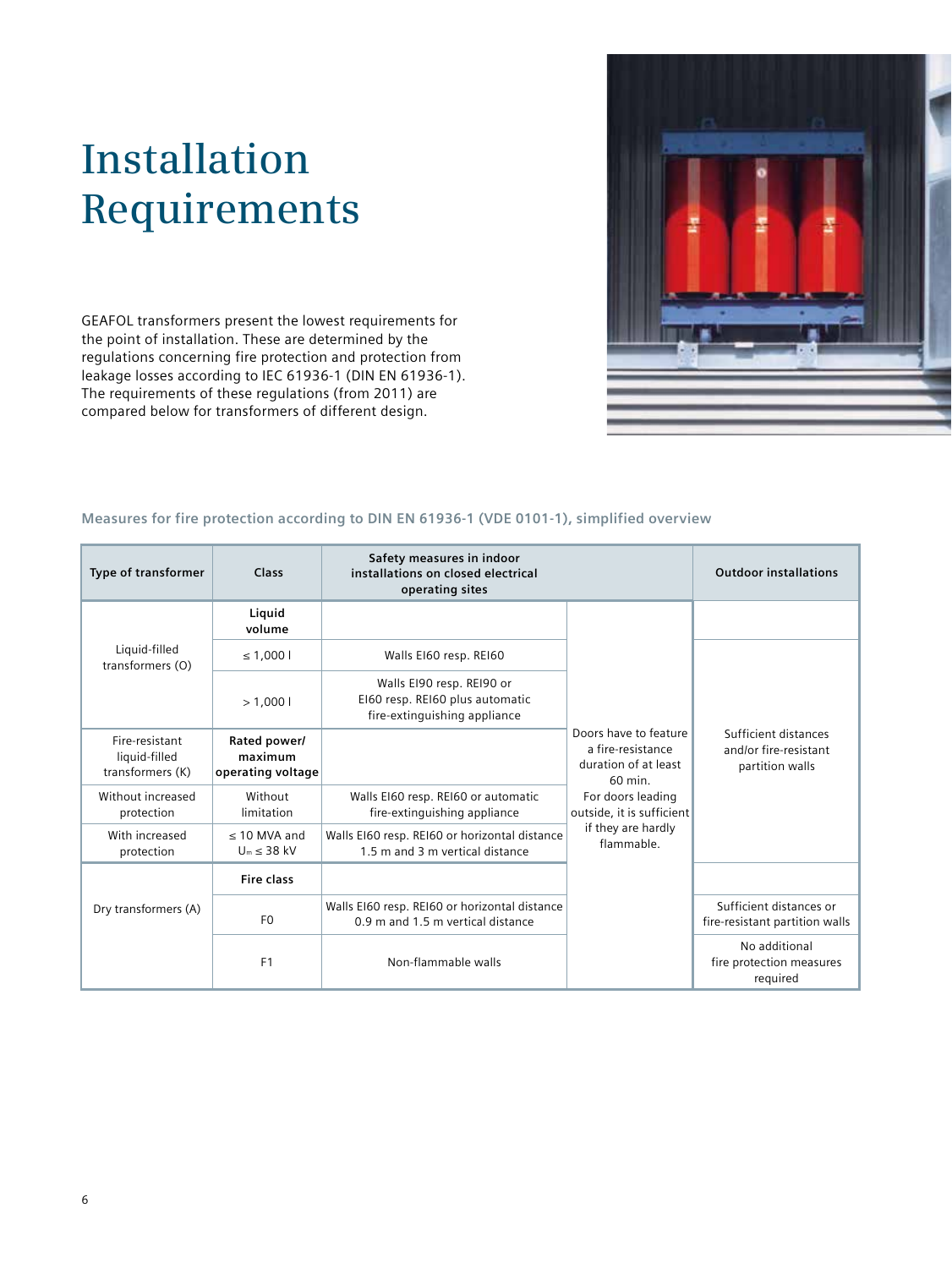

### **Classification according to IEC 60076-11**

This standard defines environment, climate and fire classes and in consequence thereof takes into account varying operating conditions existing at the point of installation.

The climate class takes the lowest ambient temperature into account.

- Class C1: Indoor installation not under -5 °C Verification by texting
- Class C2: Outdoor installation down to -25 °C Verification by testing

The climate class is thus also a measure for the fracture toughness of the cast-resin compound.

The environment class takes air humidity, condensation and pollution into account.

- Class E0: No condensation, negligible pollution
- Class E1: Occasional condensation, pollution to a limited extent only Verification by testing
- Class E2: Frequent condensation or pollution or both simultaneously Verification by testing

The fire class takes account of the possible consequences of a fire.

- Class F0: No provision is made for limitation of the fire hazard
- Class F1: Fire hazard is limited as a result of the transformer characteristics Verification by testing

#### **Important!**

**In conformity with EN 50541-1 the necessary classes must be defined by the user.** 

#### **GEAFOL transformers meet the requirements of the highest classes. Defined in IEC 60076-11:**

| <b>Environment class</b> | C <sub>2</sub> |
|--------------------------|----------------|
| Climate class            | F2             |
| Fire class               | F1             |

Consequently GEAFOL transformers are:

- $\blacksquare$  reliable even with condensation and pollution
- are suitable for outdoor installation in an IP 23 protective housing with special paint finish at temperatures down to -25 °C (lower temperatures and special environmental conditions on request)
- offer considerable advantages as regards fire protection

#### **Ecodesign Directive**

Transformers that are to be installed within the European Union have to meet the requirements of the Ecodesign Directive 2009/125/EC. The Ecodesign Directive constitutes a framework defining the requirements for the environmentally friendly design of energy-using and energy-related products.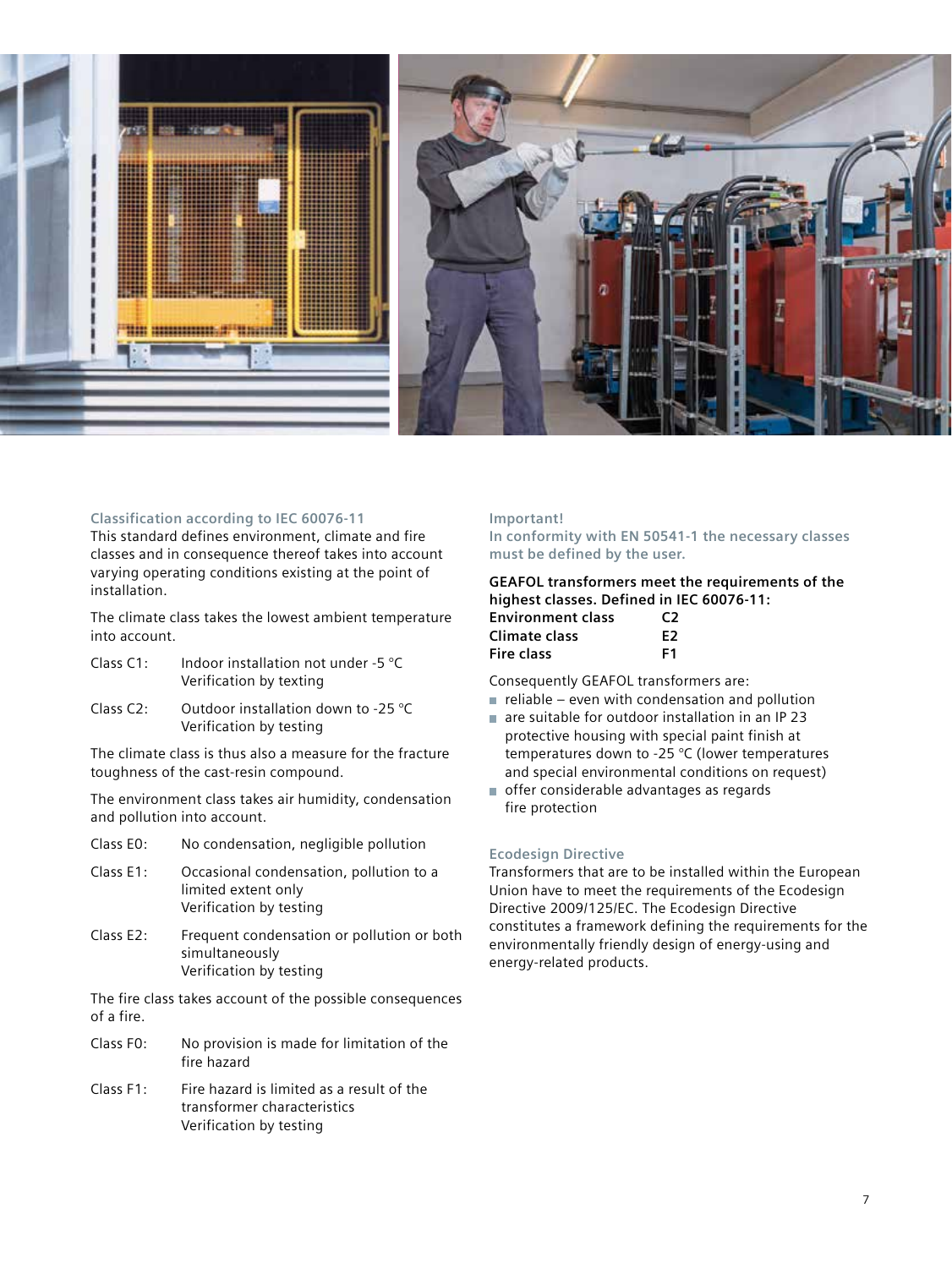



**Fig. 1:**  Minimum clearances around GEA-Minimum clearances around FOL transformers with safety edge (1)

**Fig. 2:**  GEAFOL transformers with connection rods (2)



#### **Temperature of the cooling air**

Transformers are designed in accordance with the applicable standards for the following cooling air values:  $\blacksquare$  40 °C maximum

- 30 °C monthly average of the hottest month
- 20 °C annual average

If operated normally, the transformer should attain its expected lifetime consumption. In particular, the average annual temperature and the load significantly affect the lifetime consumption. Environment temperatures differing from the annual average have an effect on the system's load capacity. (*Table 1*).

#### **Special installation conditions**

Extreme local conditions must be taken into account when planning the installation:

- $\blacksquare$  The air humidity and the prevailing temperatures are relevant to use in extreme climatic conditions
- When used at altitudes of more than 1,000 m a special m. design is needed with regard to heating and insulation (see IEC 60076-11)
- If there are extra severe mechanical stresses at the place of installation (e.g. on ships, excavators and in earthquake areas), it will be necessary to incorporate additional structural features such as bracing of the top yoke.

#### **Minimum clearances**

In the case of particularly cramped space conditions, e.g. in protective housings, minimum clearances *(Table 2)* must be maintained. Voltage flashovers are avoided as a consequence thereof.

#### **Protection against accidental contact**

The cast-resin of the transformer winding is not safe to touch when the transformeris energized. For this reason protection against accidental contact must be provided.

| <b>Ambient</b><br>temperature<br>(Average<br>annual<br>temperature) | <b>Load rating</b> |  |
|---------------------------------------------------------------------|--------------------|--|
| $-20^{\circ}$ C                                                     | 124%               |  |
| $-10^{\circ}$ C                                                     | 118%               |  |
| $0^{\circ}$ C                                                       | 112%               |  |
| $+10^{\circ}$ C                                                     | 106%               |  |
| $+20^{\circ}$ C                                                     | 100%               |  |
| $+30^{\circ}$ C                                                     | 93%                |  |

#### **Table 1 Table 2**

| Maximum voltage of<br>the equipment $U_m$ <sup>1)</sup><br>(Effective value) | <b>Rated lightning</b><br>impulse with<br>stand voltage Uu <sup>1)</sup> |             |      |             | Minimum clearance    |      |
|------------------------------------------------------------------------------|--------------------------------------------------------------------------|-------------|------|-------------|----------------------|------|
|                                                                              | List 1                                                                   | List 2      | a    | $\mathbf b$ |                      | d    |
| [kV]                                                                         | <b>TkV1</b>                                                              | <b>TkV1</b> | [mm] | [mm]        | $\lceil$ mm $\rceil$ | [mm] |
| 12                                                                           |                                                                          | 75          | 120  | $^\star$    | 50                   | 40   |
| 24                                                                           | 95                                                                       |             | 160  | $\star$     | 80                   | 50   |
| 24                                                                           |                                                                          | 125         | 220  | $^\star$    | 100                  | 70   |
| 36                                                                           | 145                                                                      |             | 270  | $\ast$      | 120                  | 90   |
| 36                                                                           |                                                                          | 170         | 320  | $\star$     | 160                  | 110  |
|                                                                              |                                                                          |             |      |             |                      |      |

 $1$  see IEC 60071  $\rightarrow$  \* If HV tappings are employed on this side, clearance b is equal to clearance a, otherwise clearance b is equal to clearance c.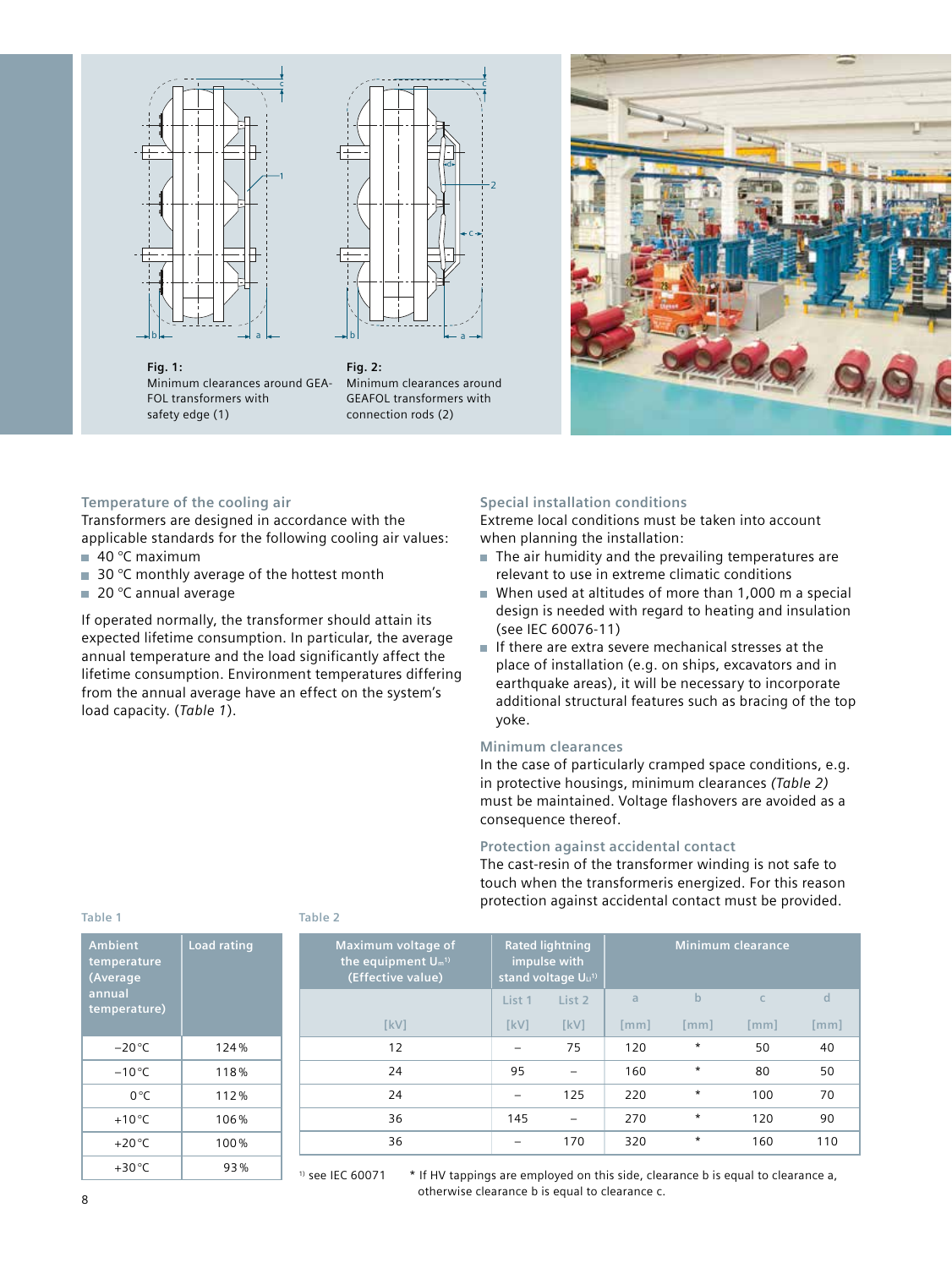





**Fig. 3:**  Variable termination facility, e.g. at the delta-connected HV side



# **Connection System**

#### **Practice-oriented options for connection of the highvoltage and the low-voltage side are a distinguishing feature of the flexible connection philosophy of GEAFOL transformers.**

#### **Connection of the high-voltage side**

In the standard design the HV connection of the transformer is at the top coil connection, connection at the bottom is available as an option *(Fig. 3)*. Screwed circuit connections are used for the delta connection. The transformer connection is made at the end of the connection rods, alternatively at a straight or angled terminal face.

#### **Connection of the HV side using plug-type connectors**

Connection of the HV side using external conical plug-type penetrations is possible *(Fig. 4)*.

#### **High-voltage tappings**

The HV tappings allow matching to local network conditions. The desired tapping can be selected by means of connection straps and screwed connections.

#### **Connection of the low-voltage side**

In the standard design the LV connection of the transformer is also at the top coil connection, connection at the bottom is available as an option *(Fig. 5)*. If intermediate expansion links are employed, the LV side connection is protected against mechanical stress and transmission of structure-borne noise.

# **Connection of earthing and short-circuiting devices**

Either straight or angled conical fixed points, of diameter 20 mm or 25 mm, can be mounted at the conductor connections, at the HV side at the connection rods and at the LV side at the conductor terminal face.



**Fig. 4:**  Plug-type HV connections

**Fig. 5:**  LV connection systems on GEAFOL transformers



**Fig.5a:** Conductor and neutral terminal, top



Conductor and neutral terminal, bottom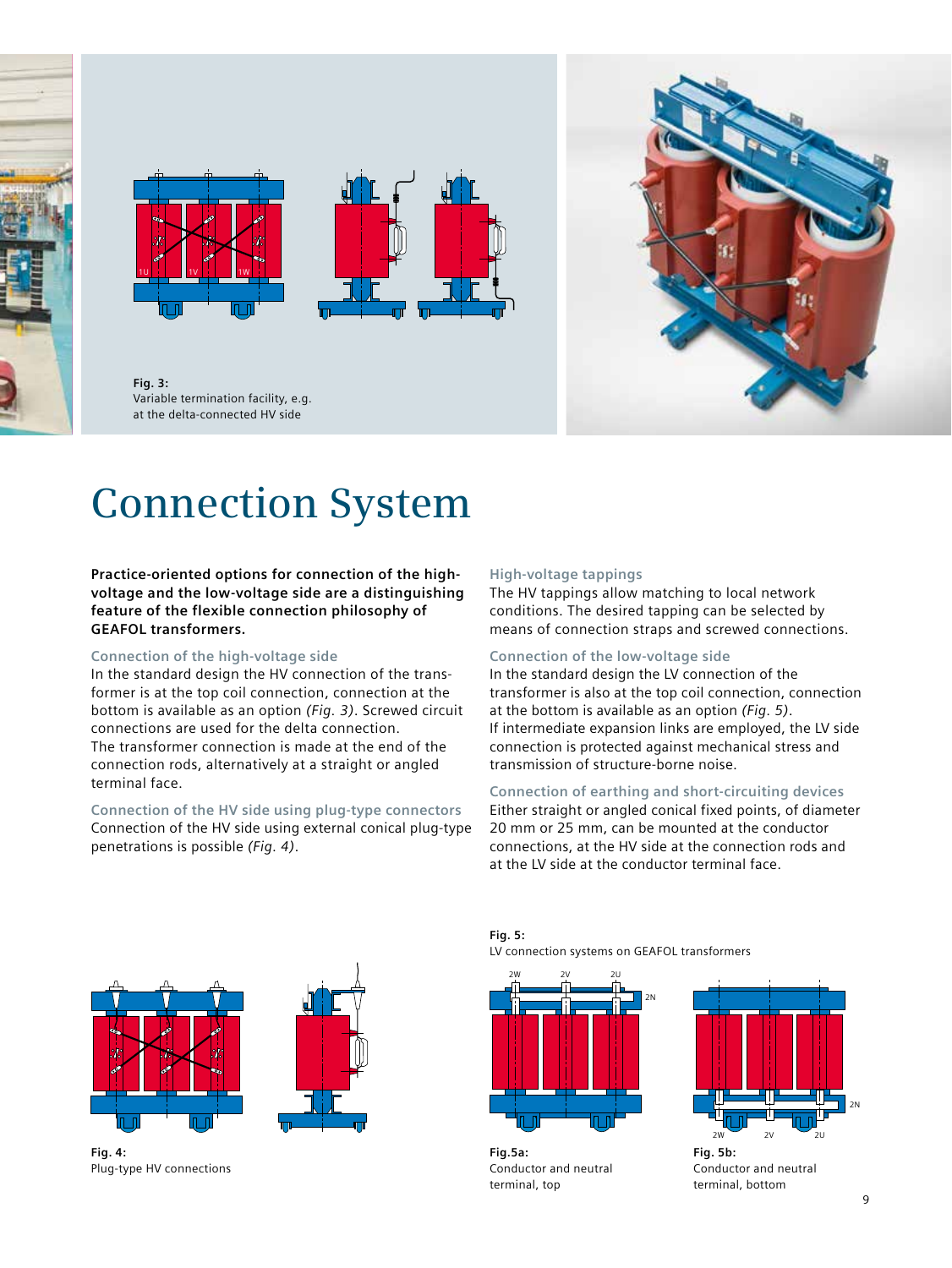

# **Temperature Monitoring**

**Either PTC thermistor temperature sensors, PT 100 resistance temperature detectors (RTD) or a capillary tube thermometer can be employed for temperature supervision of GEAFOL transformers. The temperature of the LV windings are monitored and in addition the core temperature in the case of converter transfomers. The most economical solution is monitoring by means of PTC thermistor sensors without indication of the temperature. All GEAFOL transformers are provided with at least one PTC thermistor sensor circuit for tripping purposes**  *(Fig. 6)***.** 

#### **Temperature monitoring by means of PTC thermistor sensors**

In the case of three-phase transformers a monitoring system consists of at least one PTC thermistor in the centre or of 3 PTC thermistor sensors connected in series – one sensor per phase – and a tripping device.

The PTC thermistor sensors function as resistances. When the response temperature is reached, a step-change in resistance occurs and the changeover contact in the tripping device is operated. As soon as the temperature falls below the response temperature by approx. 3 K, the relay coil in the tripping device is once more fully energized and the changeover contact returns to its original position.

When two systems are employed for temperature supervision, one is connected to provide alarm signalling and the other tripping. The rated response temperatures of both systems differ by 20 K. A third system can, for example, be used for fan control. The ambient temperature for the tripping device is limited, e. g. to 55 °C. For this reason installation of the tripping device in the mediumvoltage or low-voltage distribution cubicles is to be recommended.

#### **Typical circuit diagram for temperature monitoring with PTC thermistor sensor**





#### Connecting diagram of a power supply for the tripping unit for PTC sensors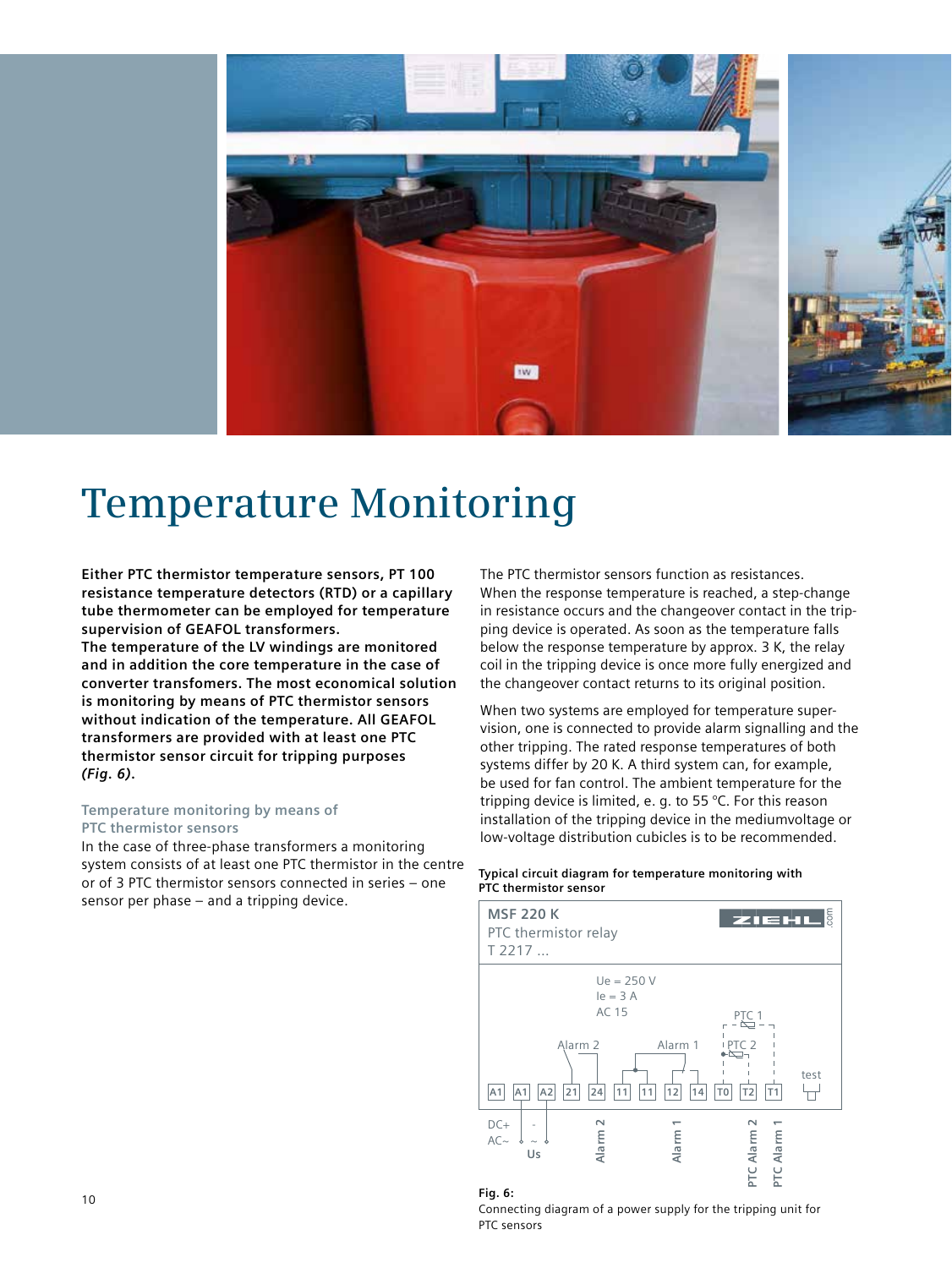



**Fig. 7:**  Attachment of centrifugal flow fans to GEAFOL transformers

# **Additional Forced-Air Cooling to Increase the Transformer Power Rating**

**The output rating of GEAFOL transformers up to 3,150 kVA with degree of protection IP 00 can be increased up to 50 % as a result of mounting centrifugal-flow fans. For example, the continuous power rating of a 1,000 kVA transformer can be increased to 1,500 kVA using this efficient method of forced cooling without exceeding the permissible winding temperatures** *(Fig. 7).*

The rating is then given on the rating plate as rated output:

- 1,000 kVA with type of cooling AN and
- 1,500 kVA with type of cooling AF

Capacity can thus be held in reserve and load peaks of longer duration can be covered. For forced-air cooling 2 or 3 fans are mounted on each of the two longitudinal sides.

# **Fan characteristics**

- Single-phase AC induction motor (external rotor IP 00)
- Sound pressure level as a rule  $71 74$  dB (A), and therefore the main factor governing the noise level

A control device is needed for starting the fans as a function of the temperature. The fans are switched off by means of an adjustable time relay incorporated in the control device.

On operation with fans – i.e. cooling type AF with forcedair circulation – the following points must be taken into account:

- Extra space requirement for the fans, e.g. for a 1,000 kVA transformer: Length + approx. 200 mm, width + approx. 250 mm
- $\blacksquare$  The LV connections must be designed so that the air flow at the coils is not interfered with
- The higher power losses of the transformer: The load losses increase as a function of the square of the load. This is of relevance for design of the room ventilation and for the operating costs

**Economic efficiency of additional forced-air cooling**  The cost of the fans and of fan controls remain practically

constant within the output range up to 3,150 kVA. In the case of power ratings up to 400 kVA, it is generally more economical to select a transformer with a higher output rating than to install forced-air cooling. Continuous operation at 150 % rated power output is permissible with type of cooling AF; however, in this case the load losses are 2.25 times those at 100 % rated output, for example, in the case of a 1,000 kVA transformer 22.5 kW instead of 10 kW. If a transformer of higher rated power output is used, the load-dependent losses would be lower; however, the no-load losses would be higher. It can thus be seen that forced-air cooling is not an economical solution for continuous operation but is on the other hand a favorable alternative for making available reserve capacities and for coping with load peaks. The maintenance costs may also be increased by the use of ventilator fans.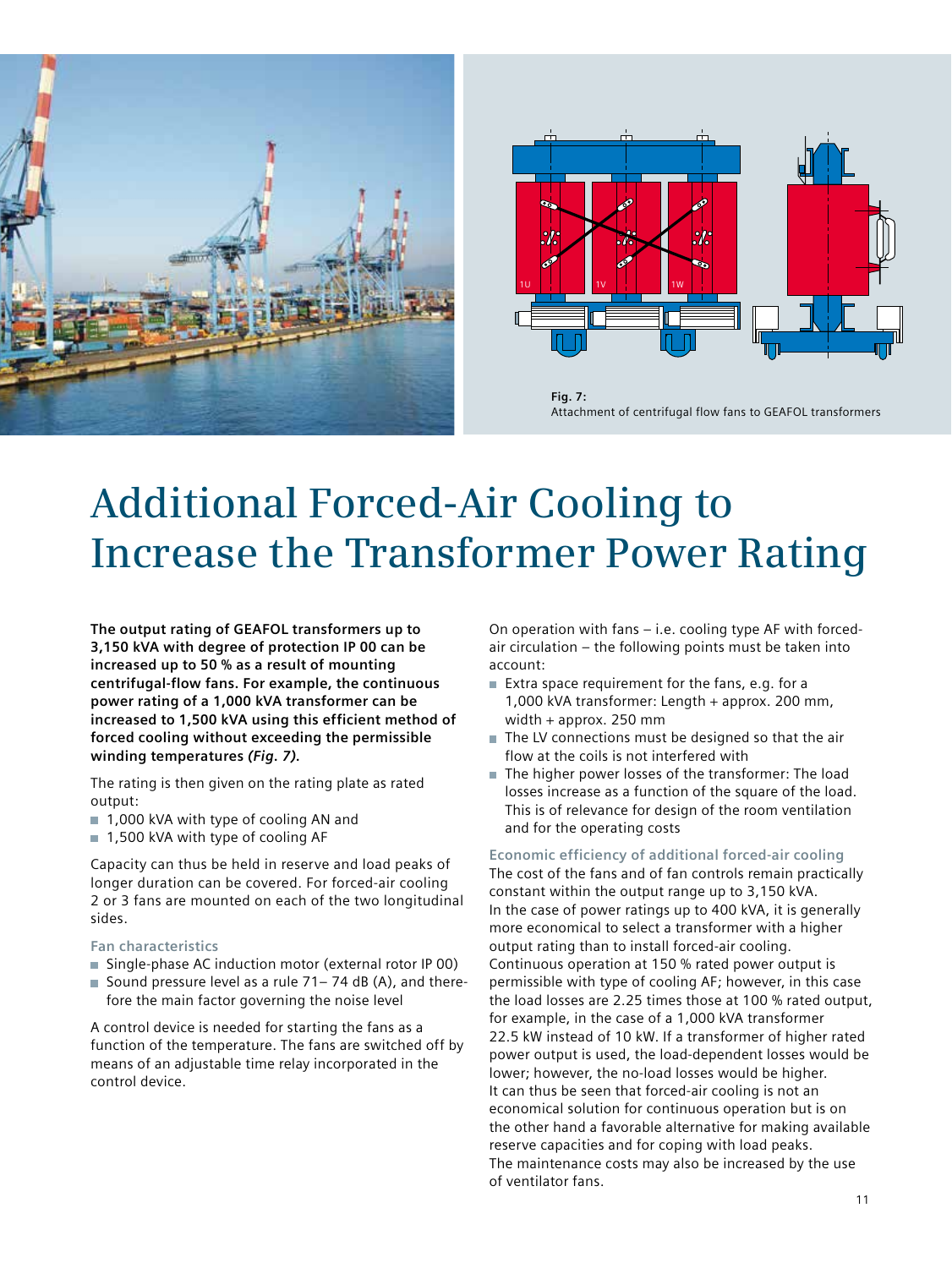

# **Ventilation of the Transformer Room**

**Heat losses inevitably occur during operation of transformers. These losses must be dissipated from the transformer room. The first priority is thus investigation of whether natural ventilation is feasible. In cases where this is insufficient, installation of mechanical ventilation (forced-air ventilation) must be considered.** 

Hints for the following are given below:

- Calculations for simple systems for natural and forced ventilation
- Diagrams and worked examples for dimensioning of ventilation systems
- **Efficient specimen ventilation systems**

#### **Assumptions**

The ambient temperature of the transformers dimensioned in conformity with VDE may not exceed +40 °C *(see page 8 – average monthly and annual temperatures)*. The temperature sensors embedded in the low-voltage windings are matched to this maximum value of coolant temperature plus the winding temperature rise permitted by IEC 60076-11/VDE 0532 and the appropriate hot-spot allowance. It is immaterial whether the transformers are naturally cooled (type of cooling AN) or equipped with fans for raising the output (type of cooling AF). Whatever the circumstances, the ventilation system must always be designed to deal with the maximum heat loss which can occur. Effective cooling can be achieved by admitting cold air at the bottom of the room and exhausting it to the atmosphere from the opposite side just beneath the ceiling. If the air supply is heavily polluted it must be filtered.

#### **Calculating the heat losses in the room**

The heat losses are caused by the power losses of the transformer. The power losses of a transformer are:

$$
P_v = P_0 + 1.1 \times P_{K120} \times (\frac{S_{AF}}{S_{AN}})^2
$$
 (kW)

where:

Po: No-load losses (kW)

1.1 x PK<sub>120</sub> (kW): Load losses at 120 °C (from the catalog or, if available, from the test certificate) multiplied by the factor 1.1 to obtain the working temperature of class F/F insulation for the HV/LV windings of GEAFOL transformers.

SAF: Rated power with type of cooling AF (kVA)

SAN: Rated power with type of cooling AN (kVA)

The total heat losses in the room (Qv) is the sum of the heat losses of all the transformers in the room:

#### $Q_v = \sum P_v$

#### **Calculating the heat dissipation**

The following methods are available for dissipation of the total heat losses in the room  $(Q_v)$ :

- $Q_{\text{v1}}$ : Heat dissipation by natural air circulation
- $\Box$  Q<sub>v2</sub>: Heat dissipation through the walls and ceiling
- $\Box$  Q<sub>v3</sub>: Heat dissipation by forced-air circulation

#### $Q_v = P_v = Q_{v1} + Q_{v2} + Q_{v3}$

**Qv1: Heat dissipation by natural air circulation**  The following applies to that portion of the heat losses which is dissipated by natural convection:

 $Q_{v1} = 0.1 \times A_{1,2} \times \sqrt{H \times \Delta \theta_{L}^{3}}$  (kW)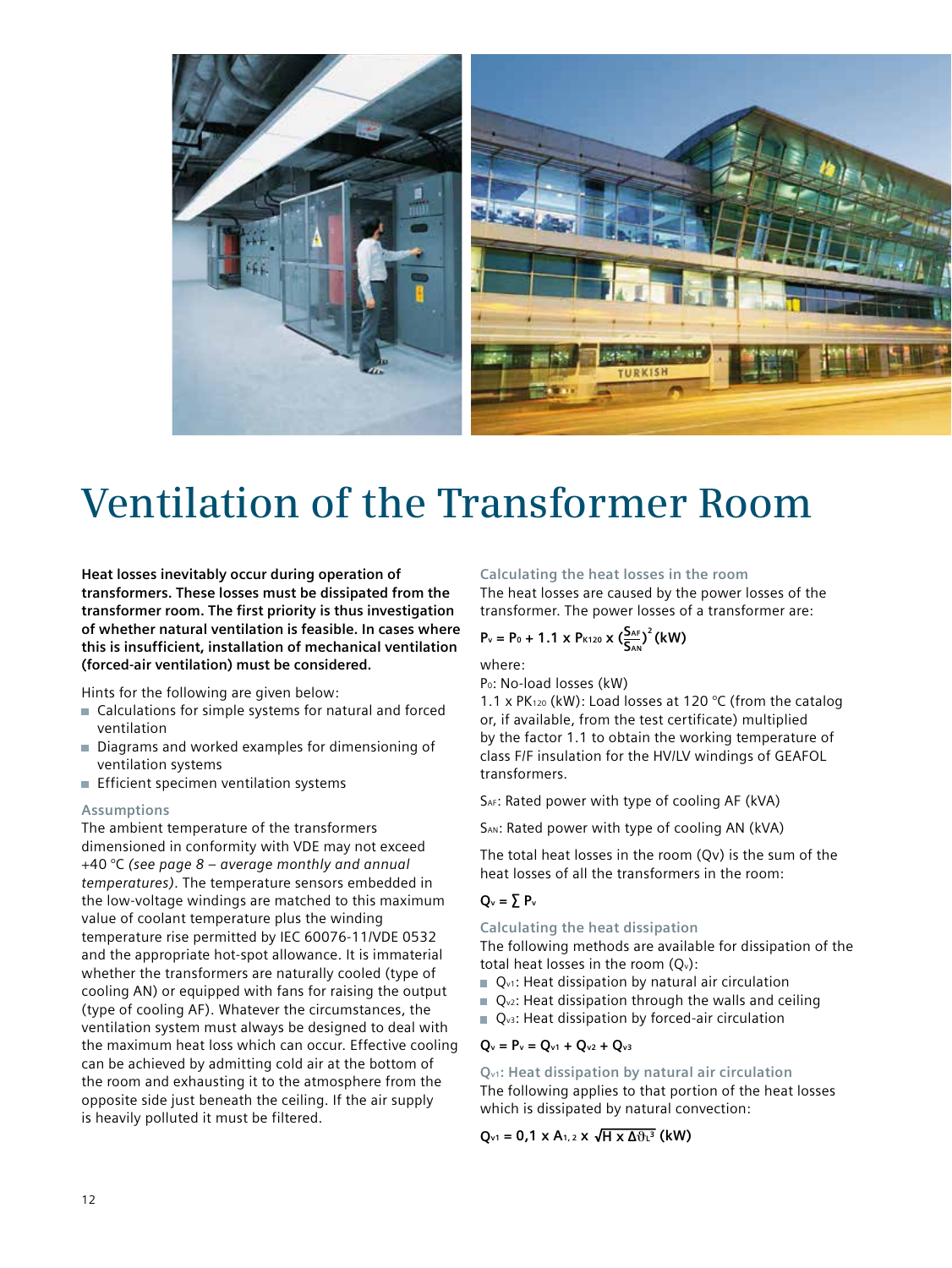

For symbols refer to text of *Fig. 8*:

The nomogram in *Fig. 9* can be used for solving by graphical means.

**Worked example** for cooling by means of natural convection.

#### Given:

- $Q_{v1} = \sum P_v = 10$  kW
- $H = 5$  m;  $\Delta \vartheta_1 = \vartheta_2 \vartheta_1 = 15$  K (empirical value)

To be calculated:

- Inlet and outlet air flow rate  $V_L$
- Inlet and outlet cross section  $A_{1,2}$

(Qv2 is neglected here)

Using the nomogram in (Fig. 9):

The first straight line is to be drawn from  $Q_{v1} = 10$  kW to  $\Delta\vartheta_L$  = 15 K. It intersects the scale VL at 0.58 m<sup>3</sup>/s – the sought value of the air flow rate.

This implies:

### **Approx. 200 m3/h air per kW heat losses are required at ∆**ϑ**L = 15 K (approximate value).**

A second straight line should be drawn from the intersection point of the first straight line with the borderline (to the right of the  $V<sub>L</sub>$  scale) to H = 5. This line intersects the  $A_{1,2}$  scale at 0.78 m<sup>2</sup> – this is the sought value for the free cross section of the air inlet and outlet. The flow resistances for the inlet opening with a wire grid of mesh size 10 – 20 mm and for the outlet opening with fixed louvers have been taken into account in the nomogram. Use of a wire mesh instead of fixed louvers at the outlet opening reduces the required cross section by 10 %. Where applicable, all parts causing constriction of the cross section must be taken into account by corresponding increase of the cross section.

# **Qv2: Heat dissipation through the walls and ceiling**

The following applies to that portion of the heat losses which is dissipated by natural convection:

# $Q<sub>v2</sub> = (0.7 × A<sub>w</sub> × K<sub>w</sub> × Δ<sub>0</sub><sup>3</sup> + A<sub>D</sub> × K<sub>D</sub> × Δ<sub>0</sub><sup>3</sup>) × 10<sup>-3</sup> (kW)$

where:

- K<sub>W, D</sub> = Coefficient of heat transmission *(table 3)*
- $A_{W,D}$  = Surface area of the walls and ceiling
- Δθ<sub>W, D</sub> = Temperature difference, indoors/outdoors *(see also Fig. 8)*

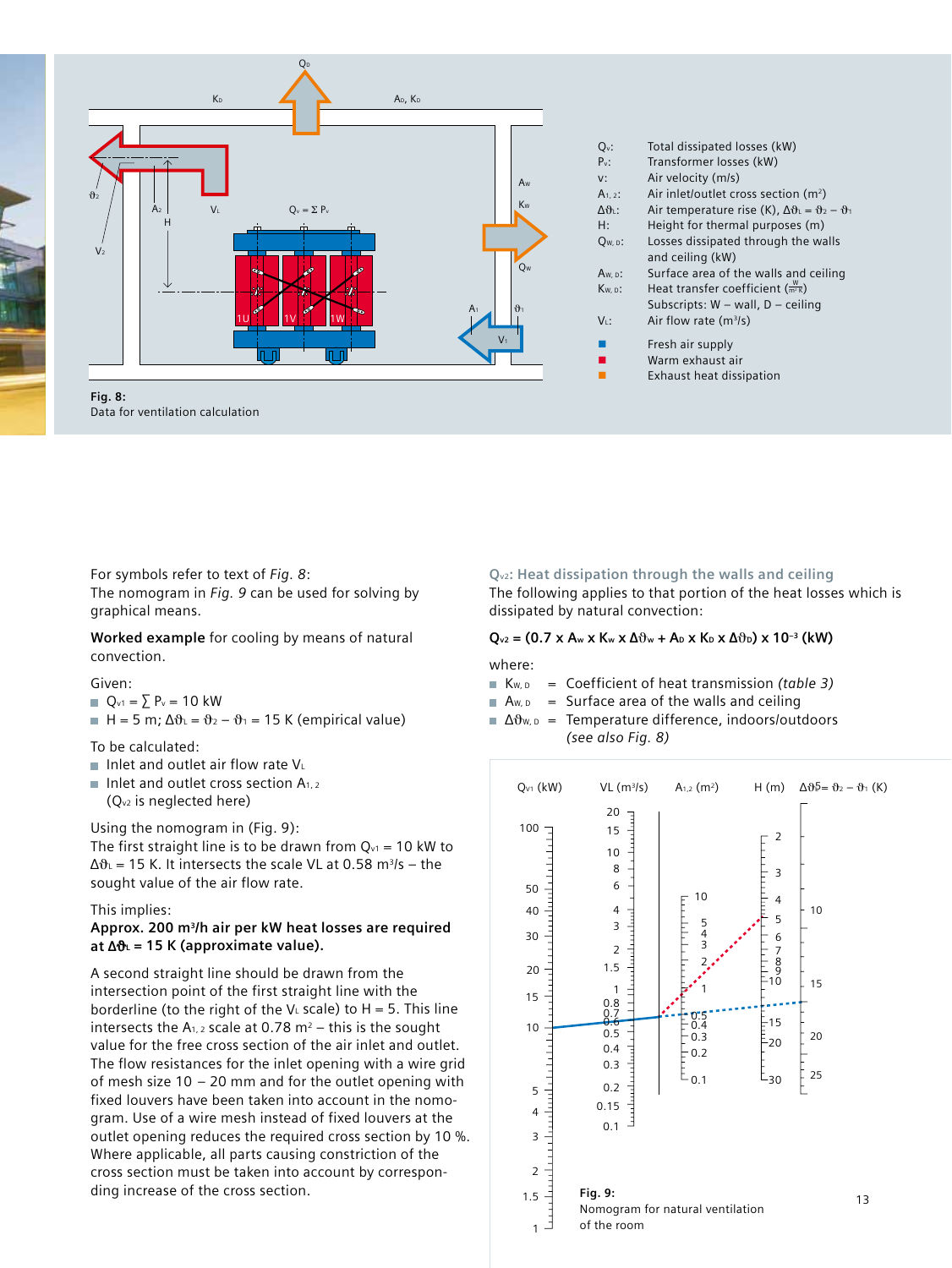

### **Qv3: Heat dissipation by forced-air circulation**

That part of the heat loss  $Q_{v3}$ , dissipated by forced-air circulation, usually proves to be much larger than the components Qv1 and Qv2. In practice for calculation of Qv1 forced-air cooling the following applies: Assume that  $Q_{v3} = \sum P_v$ . Consequently all ventilation is attributed to forced-air circulation and  $Q_{v1}$  and  $Q_{v2}$  provide a safety margin. The heat dissipation by forced-air circulation is:

### **Qv3 = VL x CPL x** ρ**L x ∆**ϑ**<sup>L</sup> (kW)**

#### where:

- $V_{L}$  = Air flow rate in  $(m^{3}/s)$
- $\blacksquare$  C<sub>PL</sub> = Thermal capacity of air:

$$
= 1.015 \frac{\text{kWs}}{\text{kg x K}}
$$

- $\rho_L$  = Air density at 20 °C 1.18  $kg/m<sup>3</sup>$
- $\triangle$  $\theta_L$  = Air temperature rise (K)  $= \vartheta_2 - \vartheta_1$

The nomogram in *Fig. 10* makes use of this equation. It is thus possible, for example, to determine the following parameters for an air velocity of 10 m/s in the air ducting and for different temperature differences Δθι:

- Air flow rate of the air to be exhausted
- Cross section of the air ducting
- Cross section for air inlet/outlet

(approx. 4 x duct cross section).

The following relationship exists for the ratio of the air flow rate  $V_{L}$ , air velocity v and the average cross section A:

# $V_L = v \times A$

An air velocity of 0.6 to 0.7 m/s can be tolerated in transformer rooms. If the room is not accessible, higher values of air velocity can be selected.

# **Air ducting**

The air ducting should be made of galvanized sheet steel or plastic (not PVC). It can be of either rectangular or circular cross section. Installation of a fire damper in the air duct is mandatory, where the air duct penetrates a fire wall. The inlet and outlet grids should prevent the ingress of foreign objects and vermin. The following points should be taken into account:

The calculated inlet/outlet cross section of the air grids should be multiplied by a factor of 1.7 because the effective open cross section of the grids is only approx. 60 %. Adjustable louvers permit more accurate setting of the inlet air flow rate.

# **Room ventilation fans**

Box-type, centrifugal or axial-flow fans can be used for room ventilation. These are available from various suppliers. The required total pressure difference (N/m2) is of particular importance for selection of the room ventilation fan. For calculation of this value reference should be made to the Section "Power rating of the room ventilation fan" on page 15. It may be necessary to employ sound dampening to reduce the operational noise of the room ventilation fan. The silencers are installed in the air ducts.

The following points should be taken into account: The normal noise level can be amplified as a result of special local conditions. And: If a number of air ventilation fans are in operation, the noise levels are summated; (refer to page 18 "Noise").

**Criteria for selection of the room ventilation fan**  The following criteria should be checked for selection of the room ventilation fan:

- Air delivery rate (m<sup>3</sup>/h) as a function of the pressure (N/m<sup>2</sup>)
- $\blacksquare$  Speed in operation (to keep the noise level as low as possible: max. 600 – 800 min-1)
- Operating voltage V
- Power rating kW
- Frequency Hz
- Sound pressure level  $dB(A)$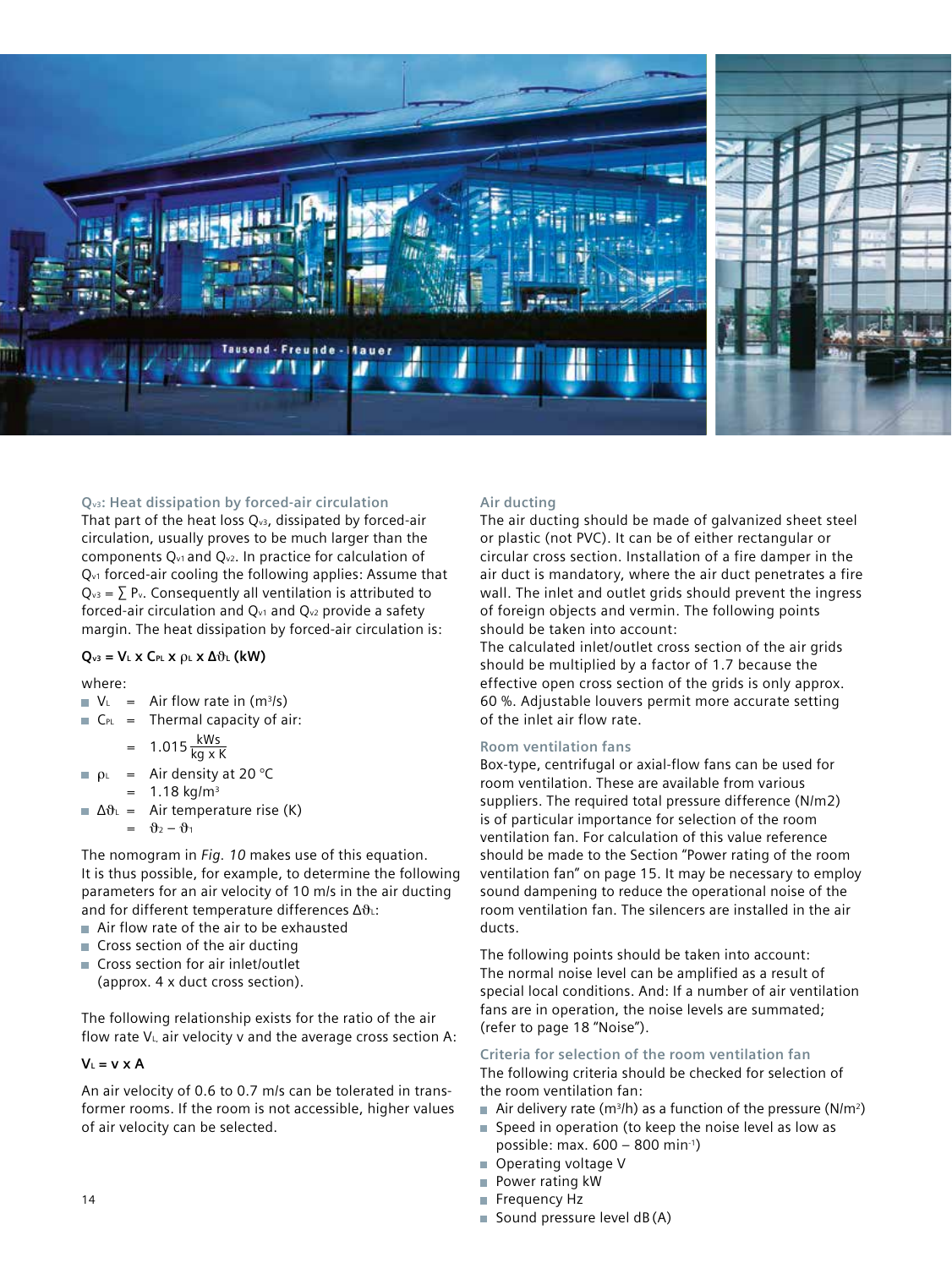

#### **Heat transfer coefficient, some examples**

| <b>Material</b>    | <b>Thickness</b><br>cm | Heat transfer coef-<br>ficient K <sup>*</sup> ) W/m <sup>2</sup> K |
|--------------------|------------------------|--------------------------------------------------------------------|
| Light              | 10<br>20<br>30         | 1.7<br>1.0<br>0.7                                                  |
| <b>Burnt brick</b> | 10<br>20<br>30         | 1.7<br>1.0<br>0.7                                                  |
| Concrete           | 10<br>20<br>30         | 1.7<br>1.0<br>0.7                                                  |
| Metal              |                        | 6.5                                                                |
| Glass              |                        | 1.4                                                                |

\*) The heat transfer coefficient K includes the conduction and transfer of heat at the surfaces

**Table 3**

#### **Power rating of the room ventilation fan**

The drive rating P of the room ventilation fans is given by the following equation:

$$
P = \frac{p \times V_{L}}{3.6 \times 10^{6} \times \eta}
$$
 (kW)

#### where:

- $\blacksquare$  p = Total pressure difference due to air flow (N/m<sup>2</sup>):  $p = p<sub>R</sub> + p<sub>B</sub>$
- $V_1$  = Air flow rate (m<sup>3</sup>/h)
- $\blacksquare$  η = Efficiency of the fan (0.7... 0.9)

#### **pR: Pressure difference due to flow**

The pressure  $p_R$  difference occurs as a result of:

- $\blacksquare$  the frictional resistance p<sub>R</sub> in the straight duct = duct length  $L \times$  specific duct frictional resistance pRO
- $\blacksquare$  individual resistances due to bends, branches, grids and changes in cross section

Average values should be used in the case of "free extraction" and "free delivery".

# **p**<sub>B</sub>: Pressure difference due to acceleration

The following equation is valid for the pressure difference  $p_{B}$  (N/m<sup>2</sup>) due to acceleration:

### $p_B = 0.61 \times v_K^2$  (N/m<sup>2</sup>)

#### where:

- $\bullet$  v<sub>K</sub> = Air velocity (m/s) in the duct l
- $V_{L}$  = Air flow rate (m<sup>3</sup>/h)
- $A_K$  = Duct cross section (m<sup>2</sup>)

where:  $v_k = \frac{V_k}{2.600}$ **3, 600 x Ak**

#### Approxinate values for the pressure loss caused by  $p_R$  are:

| Wall mounting, including louvers | approx. $40 - 70$ N/m <sup>2</sup>  |
|----------------------------------|-------------------------------------|
| Louvers                          | approx. $10 - 50$ N/m <sup>2</sup>  |
| Grids                            | approx. $10 - 20$ N/m <sup>2</sup>  |
| Silencers                        | approx. $50 - 100$ N/m <sup>2</sup> |

**Table 4**

### **Nomogram for forced ventilation of the room**



#### **Fig. 10:**  Nomogram for forced ventilation of the room with  $V_{\text{duct}} = 10 \text{ m/s}$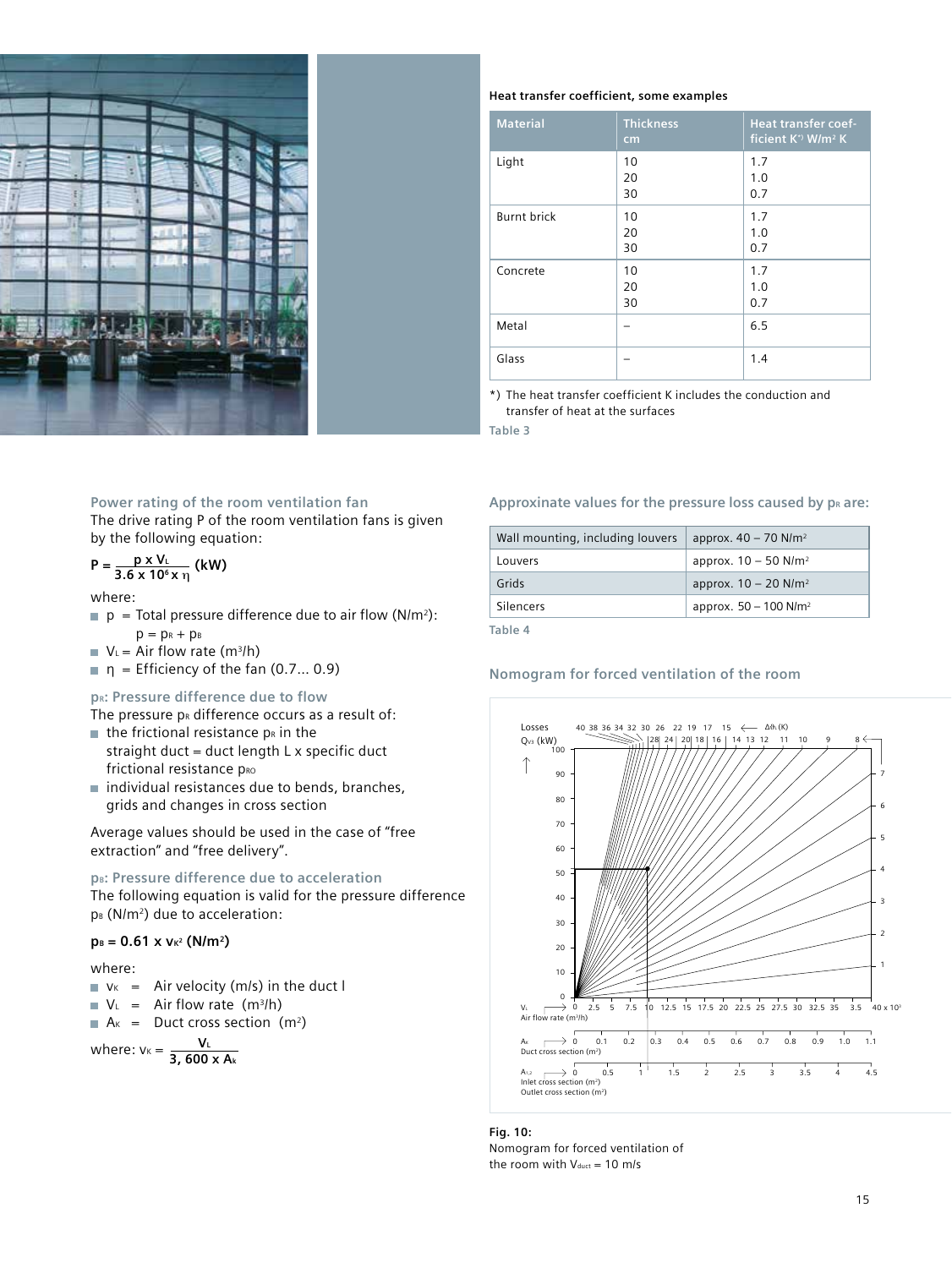

**Fig. 11:**  Diagram of the forced ventilation system for the worked example

**Worked example** for forced-air circulation – refer to (*Figs 10 and 11)*. Given:

- 4 GEAFOL transformers, each rated at 1,000 kVA
- Total heat losses  $Q_{v3} = \sum P_v = 4 \times 12.9$  kW = 51.6 kW (Qv1 and Qv2 are neglected and represent a safety margin)
- $\blacksquare$  40 °C max. cooling air temperature to IEC 60076-11/VDE 0532 ((special measures are necessary in tropical environments with  $\vartheta_1$  > 40 °C: precooling of the air, reduction of the transformer output rating, or installation of transformers designed for the relevant higher ambient temperature)
- Temperature difference z ∆ϑL = 16 K

Using the nomogram *(Fig. 10, page 15)* the following are found:

- Flow rate of the cooling air: 10,000  $m^3/h$
- Cross section of the air duct: 0.28  $m<sup>2</sup>$
- Air inlet cross section 1.12  $m<sup>2</sup>$

*Fig. 11* depicts a ventilation system with the following components:

- 1 extraction ventilator (room ventilation fan)
- 1 louver damper
- $\blacksquare$  4 90 $^{\circ}$  bends, r = 2D
- 8 m galvanized sheet-steel, straight cross section 0.7 x 0.4 m
- 1 outlet grid, free area: approx. 1.12  $m<sup>2</sup>$
- 1 inlet grid, free area: approx. 1.12  $m<sup>2</sup>$

The total pressure difference of the fan is obtained as follows:

- Pressure loss due to flow
- **Pressure loss due to acceleration:**

### $p = p<sub>R</sub> + p<sub>B</sub>$

Determining of the components:

# **p<sub>R</sub>: Pressure difference due to flow**

The pressure loss due to flow is the sum of the following losses:

- 1. Frictional resistance in the duct
- 2. The resistances of individual components

# **1. Pressure loss due to frictional resistance in the in the ducting**

The pressure loss per metre duct can be read off the scale in the nomogram *(Fig. 12)*: as the intersection of the straight lines connecting the already determined values for  $V<sub>L</sub>$  and A<sub>K</sub> or D, as the case may be. A<sub>K</sub> applies to ducts of rectangular cross section and D to ducts of circular cross section.

In our example – connecting straight line *Fig. 12* – the specific frictional resistance per metre duct is found to be

$$
p_{R0}=1.5\frac{N}{m^2\,x\,m}
$$

For a total duct length L of 8 m:

 $p_R = p_{R0} \times L = 1.5 \times 8 = 12$  Pa

# **2. Pressure loss due to individual components**

The values for the pressure loss due to individual components are found from *Fig. 12* and *Table 4 (page 15)*.

In the example:

| 4 90 $^{\circ}$ bends, r = 2D, $v_{K}$ = 10 m/s |                                  |
|-------------------------------------------------|----------------------------------|
| each 12,0 Pa                                    | 48 Pa                            |
| 1 inlet grid                                    | 20 Pa                            |
| 1 outlet grid                                   | 20 Pa                            |
| 1 louver (exhaust)                              | 50 Pa                            |
|                                                 | $\Sigma$ p <sub>R</sub> = 138 Pa |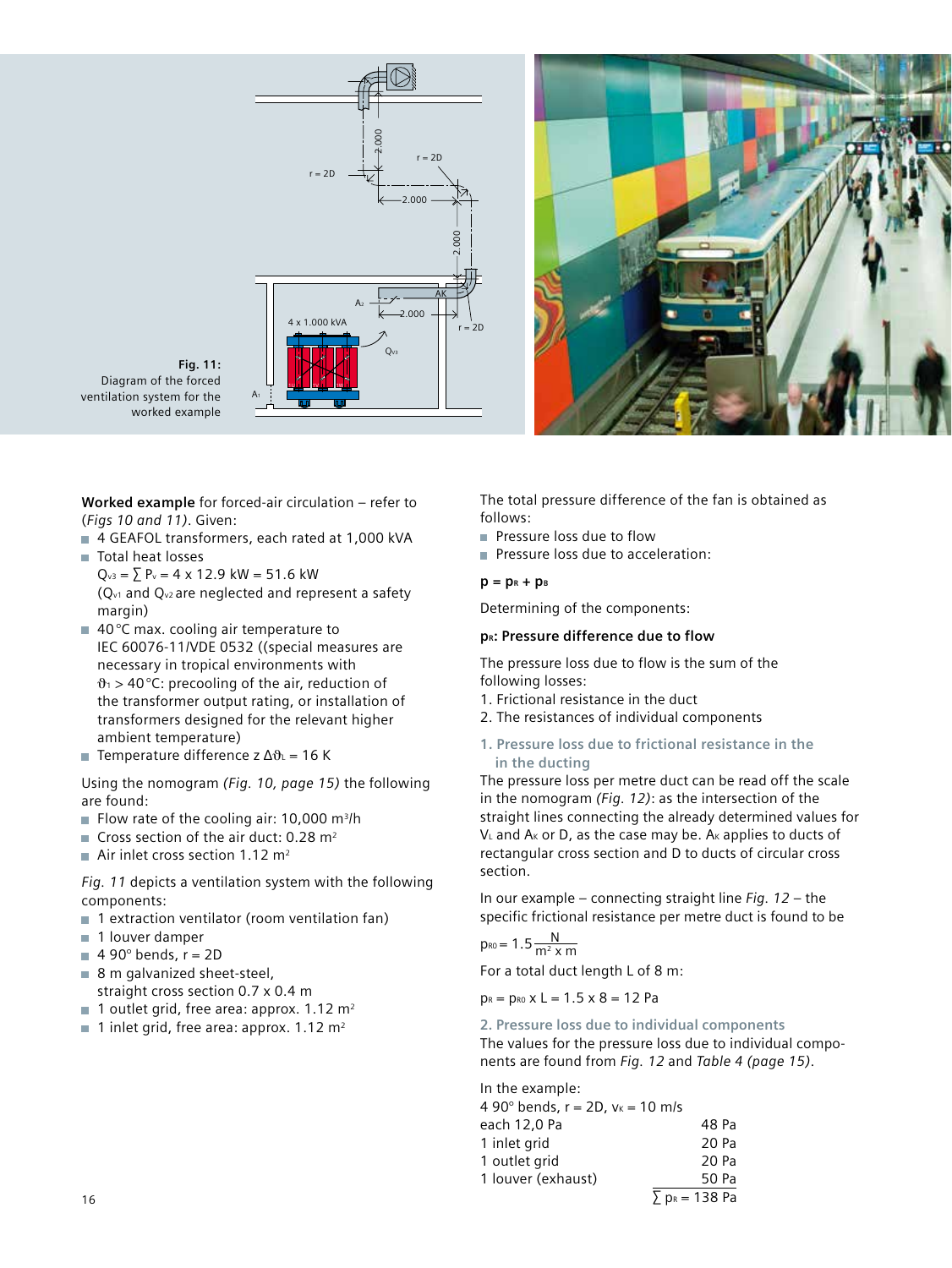

**Total pressure difference due to flow**  The total pressure difference due to flow is thus

 $p_R$  = Sum of the frictional losses  $12 + 138 = 150$  Pa

pB: Pressure difference due to acceleration  $p_{B}$  (Pa)) is found from the equation:  $p_B = 0.61 \times V^2$ <sub>K</sub> ( $v_K$  in m/s)

In the example:  $v_k = 10$  m/s The pressure difference due to acceleration is found to be:

 $p_B = 0.61 \times 10^2 = 61$  Pa

# **Result: Total pressure difference of the fan**

The total pressure difference of the ventilation fan is thus for the example given:

 $p = p<sub>R</sub> + p<sub>B</sub> = 150 + 61 = 211 Pa$ 

It is therefore necessary to use a ventilation fan with an air delivery rate of 10,000 m<sup>3</sup>/h and a total pressure difference of 211 Pa. It is usually not necessary to calculate the drive power, if the manufacturer is given the delivery rate and the total pressure difference of the fan.



#### **Fig. 12:**

Nomogram for determining of the pressure difference of air ducting – here for air density 1.18 kg/m3 and 20 °C. For the scale designations refer to Fig. 10*, (page 15)*.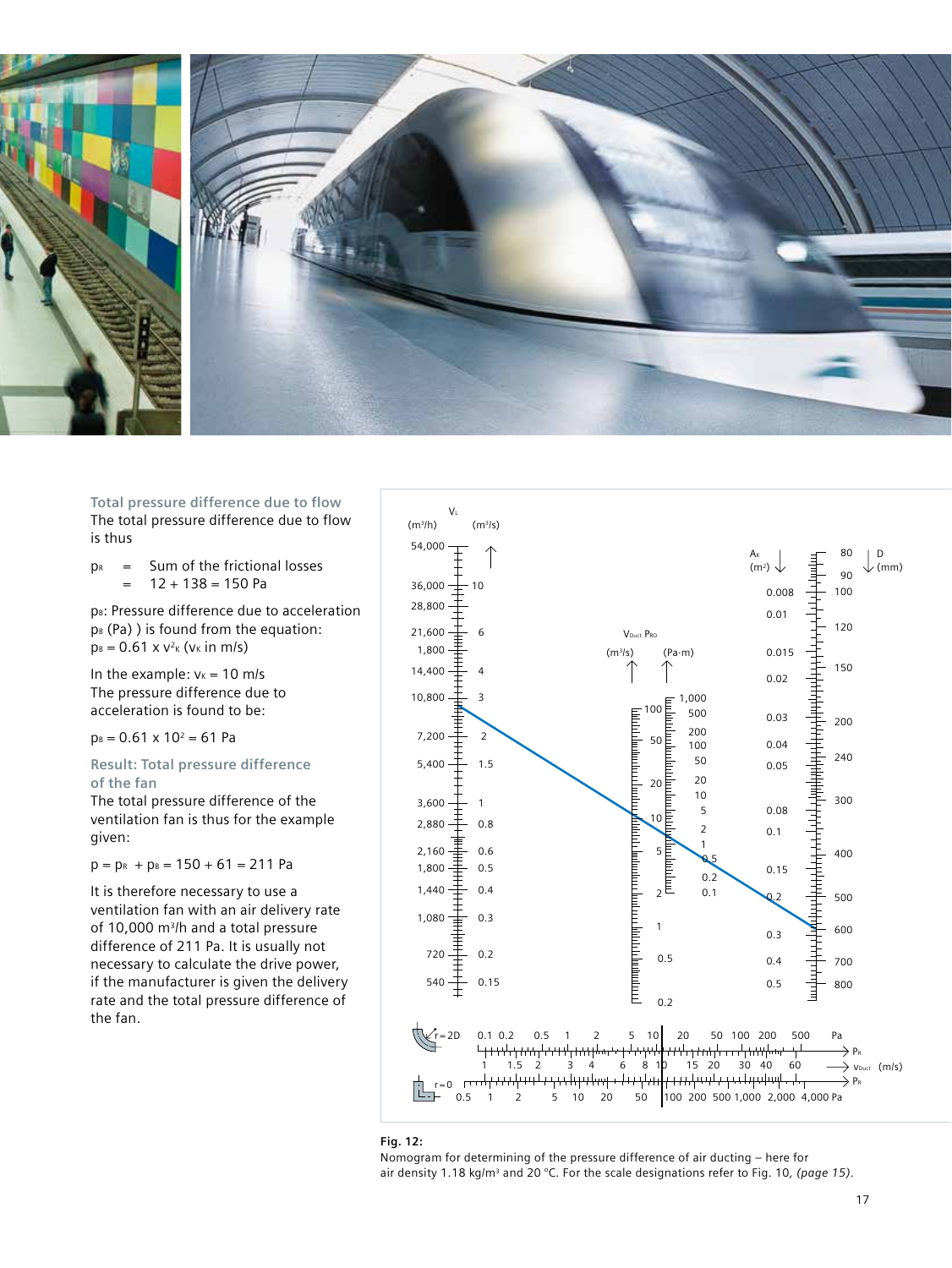



Threshold of hearing and curves of equal loudness for sinewaves for binaural listeners in an open sound field

# **Noise Level**

**Special design measures have reduced the noise level of GEAFOL cast-resin dry-type transformers to that of oil-immersed transformers. The noise level values are to be found in the catalog "GEAFOL cast-resin transformers 100 kVA to 16,000 kVA", order-no. E50001-G640-K230-X-4A00.**

**These values meet the requirements of the standard. Noise is caused as a result of magnetostriction of the core laminations. In the case of distribution transformers noise is dependent on the induction and not on the load. The noise level can be increased by voltage harmonics, e.g. caused by converter operation.** 

## **The sound sensitivity of the ear**

Sound in the present context is defined as compressive oscillations of the elastic medium air within the audible frequency range. The ear interprets the frequency of such compressive oscillations as pitch and the pressure amplitude as loudness.

While the amplitude of the alternating sound pressure p and the frequency can be measured precisely as physical parameters, the subjective sensitivity of the ear to noise cannot be measured directly.

Oscillations with frequencies below 16 Hz and above 16 kHz are not interpreted as sound by the ear. The receptivity of the ear for sound pressure extends from  $2 \times 10^{-4}$  µbar at the hearing threshold to  $2 \times 10^3$  µbar at the pain threshold.

This extensive pressure range is subdivided on a logarithmic basis. Ten-fold increase of the sound power P with respect to the reference value is defined as 1 Bel = 10 Dezibel (dB). (The sound power level P is proportional to the square of the sound pressure p). The following relationships are thus obtained for the "sound level" L:

L = 10 lg 
$$
\frac{P}{P_0}
$$
 = 10 lg  $\frac{p^2}{p_0^2}$  (dB)

The sound pressure of approx.  $2 \times 10^{-4}$  bar at the threshold of hearing is the reference value po.

(1) L = 20 lg  $\frac{p}{p_0}$  (dB) p<sub>o</sub>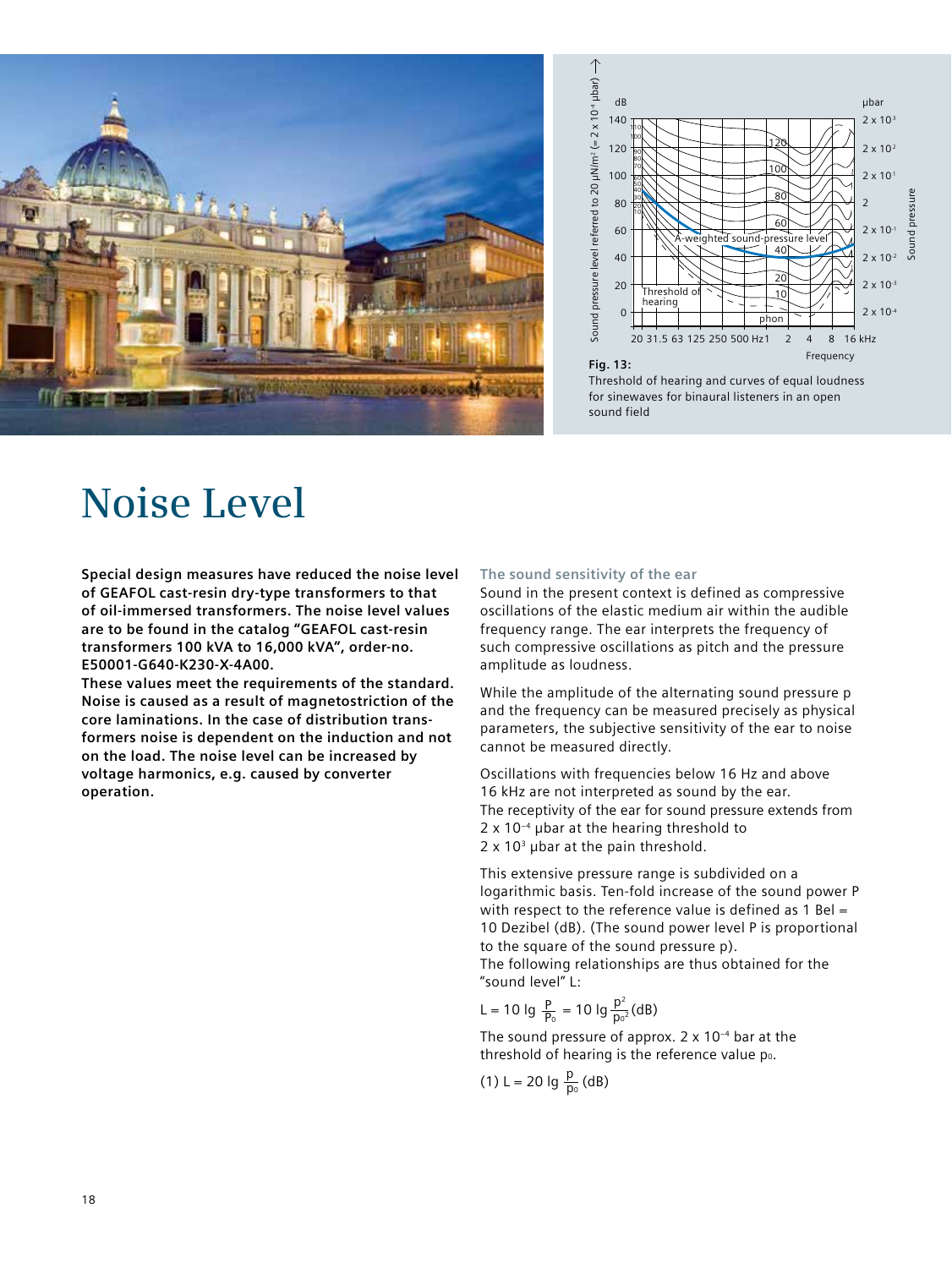

Increase in noise level for a number of sound sources having identical sound level



L<sub>SR</sub> value as a function of distance R

In the sound sensitive range of the ear defined by frequency and sound pressure, viz. the auditory sensation area *(see Fig. 13)*, sound sensations with identical sound pressure p but of different frequency are not experienced as being identically loud. For this reason the auditory sensation area is divided into curves of identical "loudness".

# **Approximation of the ear characteristics using instrumentation**

Evaluation of noise by measurement of the sound level must take frequency-dependent ear sensitivity into account. Low and high frequencies measured within the noise spectrum must be evaluated to a greater extent than medium frequencies (filtered out) in a manner corresponding to the curves of equal loudness.

The evaluation curve A *(see Fig. 13)* represents an approximation of the curve of equal loudness within the frequency range up to 500 Hz.

#### **Propagation of noise**

Operational noise of transformers is propagated locally in the form of airborne noise and structure-borne noise. Different noise reduction measures must be used for each type of noise. Main objective of noise reduction: Compliance with the specified values at the site boundaries or at the boundary of an adjacent site.

#### **Sound power level**

The sound power level provides a measure of the noise produced by a sound source. It characterizes the noise of the source and – in contrast to the sound pressure level – is independent of the point of measurement and of the acoustical properties of the environment. The method for determining the sound power level LWA is given in IEC/EN 60076-10 (VDE 0532 T76-10). Noise power levels are maximum values without tolerance.

The noise power level is to be determined as follows: Determining the sound pressure level L<sub>PA</sub> on a defined enveloping surface around the transformer plus logarithm of the enveloping surface S.

As an equation:

 $L_{WA} = L_{pA} + L_{S}$ 

where:

the value for the enveloping surface L<sub>s</sub> = 10 x lg  $\frac{S}{S}$ *(refer to Table 5)*  $S_0 = 1$  m<sup>2</sup>  $\overline{S}_0$ 

**Dependency of the sound pressure on the distance**  $L_{pA}$  = audible and measurable sound pressure level at a distance  $R \geq 30$  m using the equation given above it follows that:

 $L_{pA} = L_{WA} - L_{SR}$ where  $\text{LSR} = 10 \text{ kg} \frac{\text{S}}{\text{C}}$  $\overline{\mathsf{S}}_0$ 

The diagram in (*Fig. 15*) depicts the value L<sub>SR</sub> as a function of the distance R. It is thus easily possible to determine the magnitude of the sound pressure level LpA of a transformer at a specific distance (refer also to DIN EN 60551).

An example:

 $L_{WA}$  = 70 dB and R = 35 m

Using these values in the diagram:

 $L_{SR}$  = 39 dB

Consequently the free-field sound pressure level is:

 $L_{pA}$  = 70 dB - 39 dB = 31 dB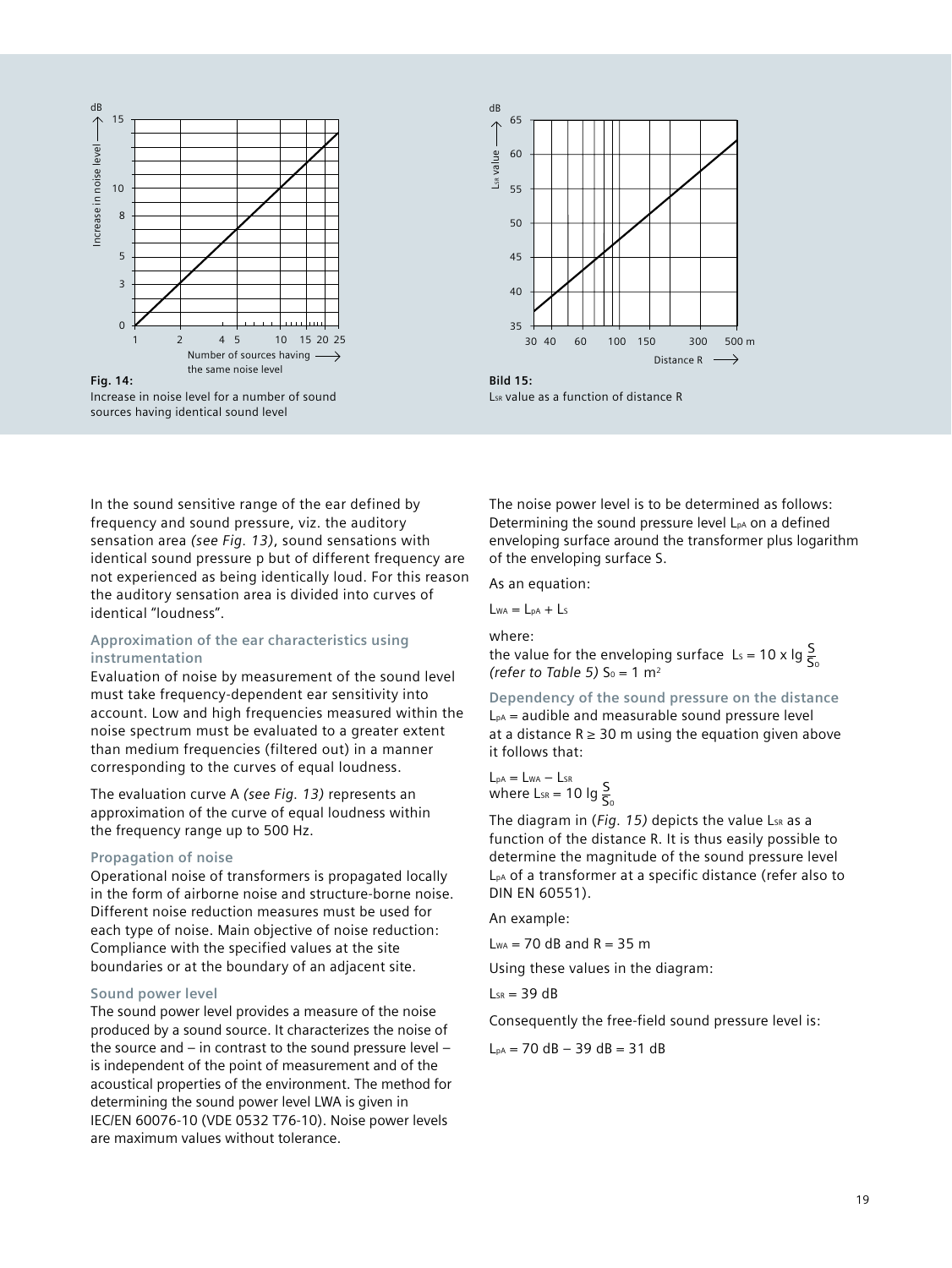

**Fig. 16:**  Increase in operational noise in the transformer room due to reflection



**Fig. 17:**  Reduction of the noise pressure level as a function of the distance

### **Measures for noise reduction – air-borne noise**

Air-borne noise is amplified by reflections at the walls and ceiling of the transformer room. The following parameters are of relevance for sound reflection:

- $A<sub>R</sub>$  = total surface area of the room
- $A<sub>T</sub>$  = transformer surface area
- $\alpha$  = acoustical absorption coefficient of the walls and ceiling

*Fig. 16* shows how these factors determine noise generation.

Some examples of the acoustical absorption coefficient α for different building materials are given below, here for 125 Hz.

| S <sub>r</sub> (kVA) | $Ar$ (m <sup>2</sup> ) | $Ls 0,3$ (dB) |
|----------------------|------------------------|---------------|
| 100                  | 3.8                    | 6.0           |
| 160                  | 4.4                    | 6.5           |
| 250                  | 4.7                    | 7.0           |
| 400                  | 5.5                    | 7.5           |
| 630                  | 6.4                    | 8.0           |
| 1,000                | 8.4                    | 9.0           |
| 1,600                | 10.0                   | 10.0          |
| 2,500                | 14.0                   | 11.5          |

#### **Table 5**

Transformer surface area  $A_T$  (approx. figure) with the corresponding value for the enveloping surface Ls

It is thus possible to reduce the operational noise due to reflections by lining the transformer room, e.g. to a very significant extent by means of mineral wool.

This effect is evident in *Fig. 16*. The sound pressure level in the room is attenuated on propagation through the walls.

Examples for the insulating effect:

- Brick wall, 12 cm thick =  $35$  dB (A) insulation
- Brick wall, 24 cm thick = 39 dB (A) insulation

The insulating effect of doors and air ducting must be taken into account; as a general rule they reduce the room insulating effect.The sound pressure level outside the transformer room is continuously reduced depending on the distance *(see Fig. 17)*.

| <b>Building materials for</b><br>transformer room | <b>Acoustical absorption</b><br>coefficient a |
|---------------------------------------------------|-----------------------------------------------|
| Brick wall, unplastered                           | 0.024                                         |
| Brick wall, plastered                             | 0.024                                         |
| Concrete                                          | 0.01                                          |
| 3 cm glass-fibre panel on hard<br>backing         | 0.22                                          |
| 4 cm mineral wool with smooth<br>board covering   | 0.74                                          |

**Table 6**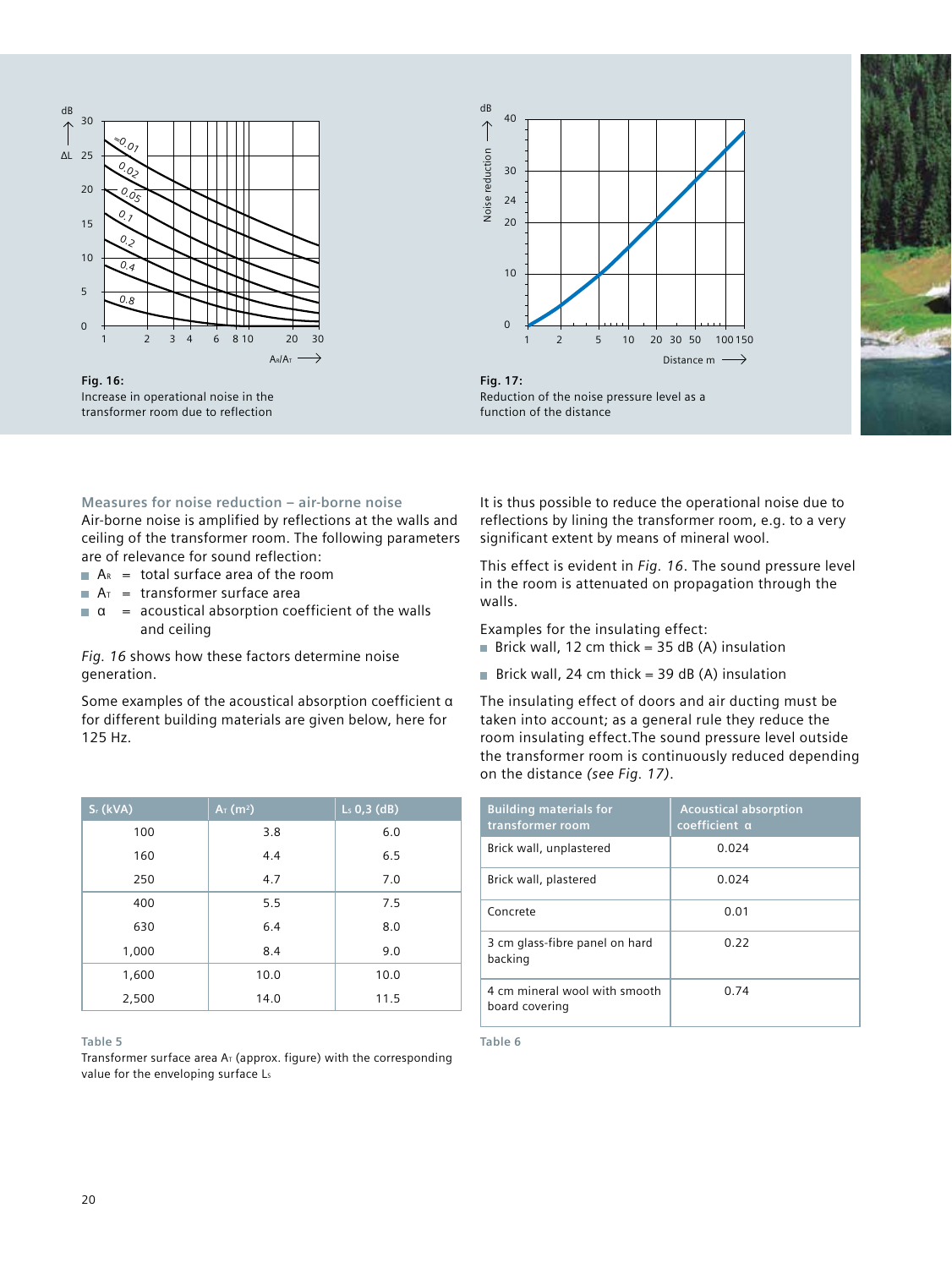



**Fig. 18:**  Anti-vibration mounting for structure-borne noise insulation of transformers

#### **Structure-borne noise**

Transformer noise is propagated via the contact surfaces between the transformer and the floor to the walls and other parts of the transformer room. Structure-borne noise insulation of the transformer reduces or completely interrupts sound propagation via this path.

The magnitude of the primary operation noise cannot be reduced by this method.

However: The room insulation is optimized as a result of provision of structure-borne noise insulation. In many cases it is thus possible to completely dispense with cladding of the walls using acousticalabsorption material, e.g. with mineral wool. Resilient walls and special anti-vibration mountings *(see Fig. 18)* are employed for structure-borne noise insulation of GEAFOL transformers.

And: Elastic adapters are available for the bus-bar connection of low-voltage switchgear, thus ensuring optimum structure-borne noise insulation in the entire transformer room.

#### **Insulation against structure-borne noise: Dimensioning**

In order to achieve adequate insulation of structure-borne noise, the natural frequency of the vibration system comprising the transformer and insulating device must be low in relation to the exciting frequency. Proven in practice: Insulating devices, whose elastic compression s is at least 2.5 mm under the weight F of the transformer.

The maximum permissible load of the insulating devices must be taken into account: the spring constant  $C_D$  (N/cm).

It is calculated as follows:

 $C_D = \frac{F}{s}$ 

**Structure-borne noise insulation: worked example** An example for calculation of structure-borne noise insulation is given below:

- 1 GEAFOL cast-resin dry-type transformer rated at 1,000 kVA
- Transformer mass: 2,630 kg
- 4 mountings for insulation
- $\blacksquare$  Location: Basement e.g. on a solid foundation, resulting elastic compression s = 0.25 cm
- $g =$  gravitational acceleration = 9.81  $\frac{m}{c^2}$  $S^2$

#### **Solution:**

The force (F) per supporting point is:

$$
F = \frac{Transportmer \text{ mass } x \text{ g}}{Number \text{ of mounting points}}
$$

In this case

$$
F = \frac{2,630 \times 10}{2} = \text{approx. 6,575 N}
$$

4 The required spring constant is thus:

$$
C_0 = \frac{F}{s}
$$
  
=  $\frac{6,575}{0.25}$  = 26,300 N/cm

For ordering purposes the following is recommended: Selection of 4 mounting devices with spring constant ≤ 23,400 N/cm and ≥ 8,500 N permissible steady-state continuous load.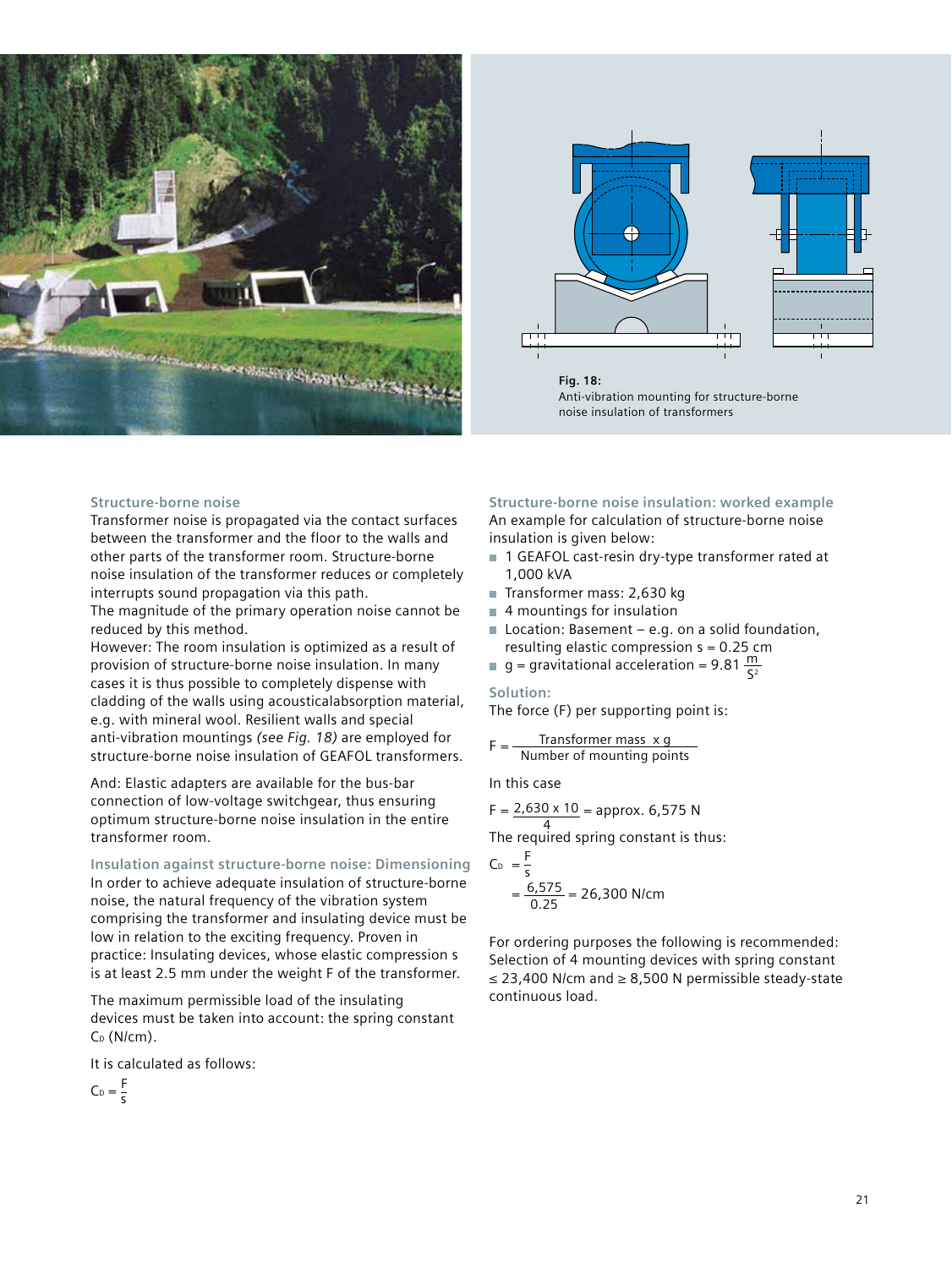





#### **Special features:**

Increased oscillation of the foundation is to be expected, if the transformer is installed on an upper floor of a building. In this case an elastic compression s of up to 0.5 cm is recommended.

## **Noise level in the room next to the transformer room: worked example**

In this example, the approximate noise level in the room A adjacent to the transformer room is to be calculated *(see Fig. 19).*

The following parameters are known:

- 2 GEAFOL cast-resin dry-type transformers each rated at 630 kVA
- Structure-borne noise insulation has been provided
- Air-borne noise propagation to room A through the floor only
- **Transformer room inner surface A**R = 184 m<sup>2</sup>; adjacent room A has the same dimensions
- Surface area of a transformer  $Ar = 6.4$  m<sup>2</sup>
- Floor area of the room  $A_F = 40$  m<sup>2</sup>;
- Walls of concrete, 24 cm thick

# **Solution:**

Sound power level of the transformer from catalog or diagram, (*Fig. 13, page 18)*:

 $L_{WA} = 70 dB$ 

The following equation gives the sound pressure near the transformer ( $\approx 1$  m):

 $L_{pA} = L_{WA} - L_s 0.3 m - 5 dB;$ 

5 dB is the attenuation of the noise level on increase of the distance

 $L<sub>s</sub> = 0.3$  m auf 1 m; where:

$$
L_s = 0.3 \text{ m} \approx 10 \text{ kg} \frac{A_T}{1 \text{ m}^2} = 10 \text{ kg } 6.4 = 8 \text{ dB}
$$

Thus the sound pressure is:

 $L_{pA}$  = 70 – 8 – 5 = 57 dB(A)

The following relationship applies for noise amplification due to reflection:

$$
\frac{A_R}{A_F} = \frac{184 \text{ m}^2}{6.4 \text{ m}^2} = 29
$$

For an acoustical absorption coefficient  $\alpha = 0.01$ (concrete walls), from the diagram

$$
\Delta L = + 12 \text{ dB (A)}
$$

plus as per diagramm, (*Fig. 14, page 19)*

Increment for 2 transformers (2 sound sources) + 3 dB (A)

This results in

57 dB (A) + 12 dB (A) + 3 dB (A) = 72 dB (A)

minus

insulation by concrete ceiling  $(24 \text{ cm}) = 39 \text{ dB}$ 

Thus the sound pressure level propagated to room  $A = 33$  dB (A).

To this must be added: Amplification of the sound pressure level in the adjacent room (of identical size) due to reflection:

$$
\frac{A_R}{A_F} = \frac{184 \text{ m}^2}{40 \text{ m}^2} = 4.6
$$

For an acoustical absorption coefficient  $\alpha$  = 0.6 in the adjacent room (estimated with carpets, curtains, etc.) we find from the diagram, (*Fig. 16, page 20)*, that:

 $\Delta L = +3 dB(A)$ 

**Result:** The total sound pressure level in room A is:

 $33 + 3 = 36$  dB(A)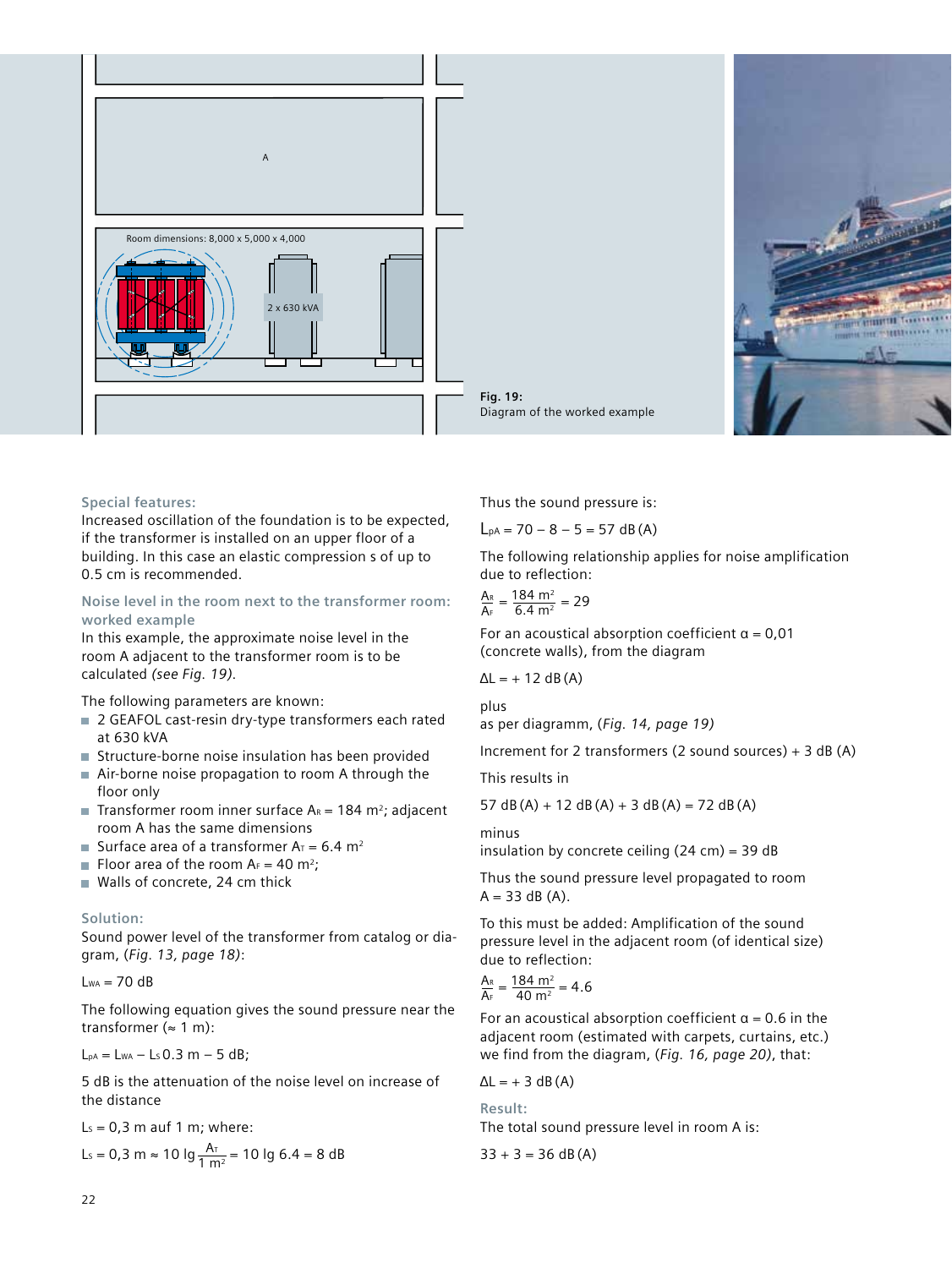

# **EMC of Distribution Transformers**

**Electrical and magnetic fields occur on operation of transformers. The electric field of oil-immersed and GEAFOL transformers and of their connections has practically no effect outside the transformer cell or the enclosure of the transformer. The tank and the covers of oil-immersed transformers and the protective housing of GEAFOL transformers act as Faraday cages. This also applies to a considerable extent to the ceiling and walls of the transformer cells, provided these are not constructed of insulating material.** 

Interference can be caused by the magnetic fields. The stray field of a GEAFOL transformer of rated output 630 kVA and a short-circuit voltage of 6 % is approx.  $5 \mu T$ at rated load at a distance of 3 m from the transformer; the equivalent value for an oil-immersed transformer with identical data is approx.  $3 \mu T$ .

The approximate value for the magnetic field in the range from a = 1 to 10 m for GEAFOL transformers of varying ratings and short-circuit voltages can be found using the following equation:

$$
B = 5 \ \mu T \ \frac{uz}{6\%} \sqrt{\frac{Sn}{630 \ kVA}} \ \big(\frac{3m}{a}\big)^{2.8}
$$

In the case of oil-immersed transformers the initial value is approx. 3 µT.

The 26th implementation order for the Federal Environmental Protection Law (Regulations for electromagnetic fields – 26. BimSchV) dated December 16, 1996, allows a maximum electric field strength of 5 kV/m and a maximum magnetic flux density of 100 µT at the xposure point for 50 Hz fields.

The point of exposure is the point with the most marked effect, to which persons can have access over appreciable periods of time.

The electric fields outside the transformer cell or the enclosure and the magnetic field at distances in excess of 3 m do not come anywhere near the permitted limit values in the case of distribution transformers. Interference can be caused to computer monitors from approx. 1 µT. Detailed information is to be found in the leaflet "Distribution transformers and EMC" (order no. E50001-G640-A132-V2-4A00).

#### **CE marking**

1. Transformers are to be considered as passive elements in accordance with IEC 60076-11. CE marking is not permissible in accordance with the COTREL statement.

This applies to transformers which do not fall under the Ecodesign Directive 2009/125/EC although they will be installed within the European Union.

2. From July 2015, transformers put into circulation within the European EconomicArea (EEA) must comply with the ecodesign requirements in the new directive if they fall within its scope of applicability. Since the directive is a measure for implementing the Ecodesign Guideline 2009/215/EG, the CE marking is used as proof of compliance and a corresponding EU conformity certificate is issued. The aforementioned guideline does not apply for to products manufactured for export to other countries outside the EEA. Products already in circulation and in operation may continue to be operated.